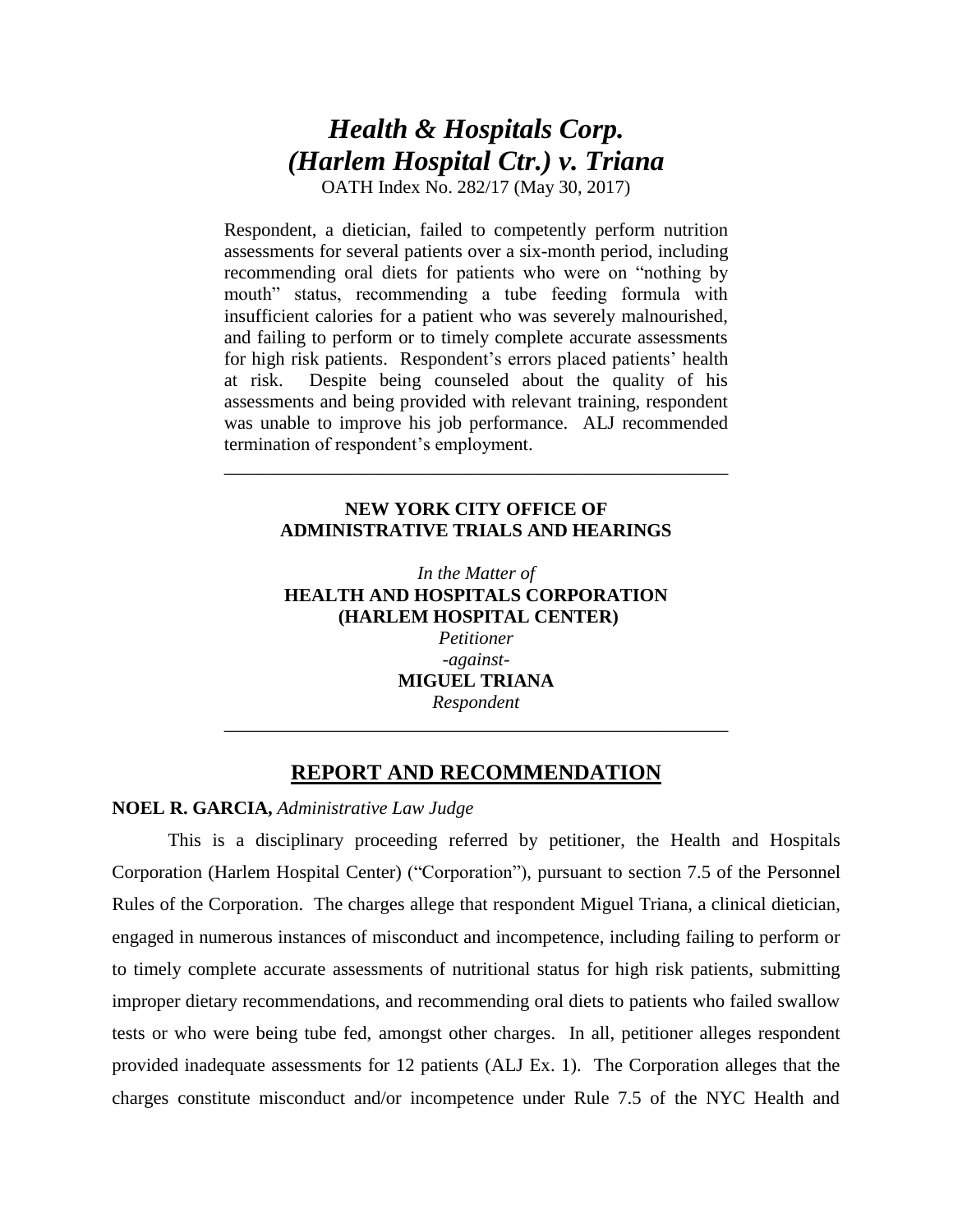Hospitals Personnel Rules and Regulations and violations of the Nutrition Screening Assessment and Reassessment Policy (Pet. Exs. 1, 2).

A trial on the charges was conducted before me on October 14 and 28, 2016. Petitioner relied on documentary evidence and the testimony of two witnesses, including respondent's supervisor. Respondent testified on his own behalf, and also offered the testimony of a former coworker and documentary evidence.

At the conclusion of the trial, respondent's counsel moved to dismiss the case on the grounds that a Step 1a conference was held without the respondent or his attorney present. Respondent's counsel submitted a post-hearing memorandum of law on November 18, 2016, asking for dismissal of the charges on the same grounds. Petitioner submitted a response on December 8, 2016.

For the reasons provided below, respondent's motion to dismiss the charges is denied, and the evidence is sufficient to sustain the charges. A penalty of termination of employment is recommended.

#### **PRELIMINARY ISSUE**

Respondent's title is covered by the 2007-2009 Pharmacists and Dieticians Unit Collective Bargaining Agreement ("CBA") (Pet. Reply at 3). Article VI of the CBA sets out the grievance procedure for an employee who disputes certain disciplinary action. Following the notice and statement of charges being served upon respondent, an informal Step 1a conference was scheduled pursuant to the CBA. Respondent's attorney requested an adjournment of the Step 1a conference, which petitioner denied. The Step 1a conference was held on August 12, 2015, with neither respondent nor his attorney present (Resp. Mem. at 1-2; Pet. Reply at 2; Tr. 300, 303, 307).

At trial, respondent argued for the first time that his procedural due process rights were violated because petitioner denied respondent the right to appear with his attorney at the Step 1a conference, and asserted that dismissal of all the charges was the appropriate remedy. In its posthearing memorandum of law, respondent added that it "is immaterial that [r]espondent would have an opportunity to present evidence at a subsequent OATH hearing" because respondent had a "right to take steps which may obviate the necessity to have a hearing before OATH in the first place" (Resp. Mem. at 2-3). In support, respondent relied on *Chambers v. Mississippi*, 410 U.S.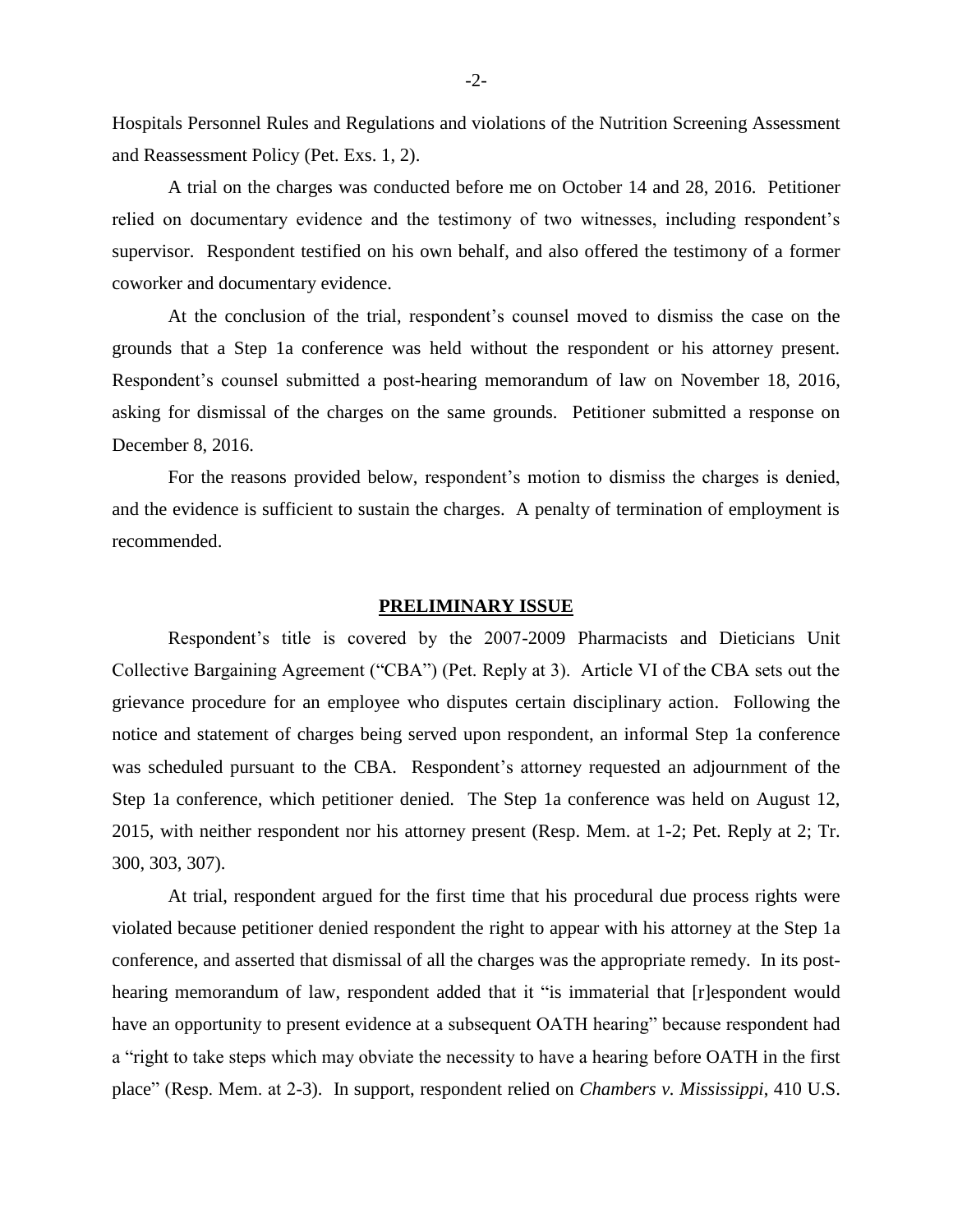284 (1973), which he argued stood for the proposition that "[n]o state procedural rule may operate to deprive a defendant of her constitutional right to due process to offer evidence in her defense" (Resp. Mem. at 3).

Respondent's argument is unavailing. OATH precedent is clear that failure to hold a Step 1a conference or procedural defects with that conference are not grounds for the dismissal of disciplinary charges. *See Health and Hospitals Corp. (Lincoln Medical and Mental Health Ctr.) v. Thomas*, OATH Index No. 531/04 at 2 (May 4, 2004) ("Procedural defects in conducting the informal conference, as required by the collective bargaining agreement, does not preclude jurisdiction of this tribunal to conduct the section 75 hearing. The appropriate course of action would be for respondent to file a grievance to resolve the question of whether the terms of the collective bargaining agreement had been violated."); *Dep't of Transportation v. Duck*, OATH Index No. 624/91 at 4-5 (Mar. 8, 1991) ("[N]o rule of law or other rule or regulation exists which would divest this tribunal of jurisdiction over the . . . charges merely because respondent failed to receive an informal conference as to those charges. Whether the respondent was entitled to an informal conference . . . is not a jurisdictional issue. It is a grievable matter, which in no way affects this tribunal's jurisdiction. If respondent requested an informal conference and failed to receive one, then he should have grieved it."); *Dep't of Correction v. James*, OATH Index No. 305/89 at 6 (May 31, 1990) ("[T]he failure to provide such conference did not deprive this tribunal of jurisdiction to hear the pending disciplinary charges . . . the Department's failure to provide respondent with an in-house informal conference was clearly harmless error and neither prejudiced respondent in his ability to reach an informal settlement of this matter nor his ability to defend against the charges on their merits."). Instead, pursuant to the CBA, the appropriate course of action to address this issue would have been for respondent to file a grievance in a proper forum within 120 days from the August 12, 2015 Step 1a conference. Respondent failed to do so.

Furthermore, respondent's reliance on *Chambers v. Mississippi* is misplaced. In *Chambers*, the Supreme Court held that in a criminal trial, defendant's due process rights were violated when he was denied the opportunity to cross-examine a key witness who had previously confessed to the crime. 410 U.S. at 302. The same due process concerns do not apply here because in this administrative trial, respondent was not denied the opportunity to cross-examine witnesses or to challenge any evidence against him. Instead, respondent participated in a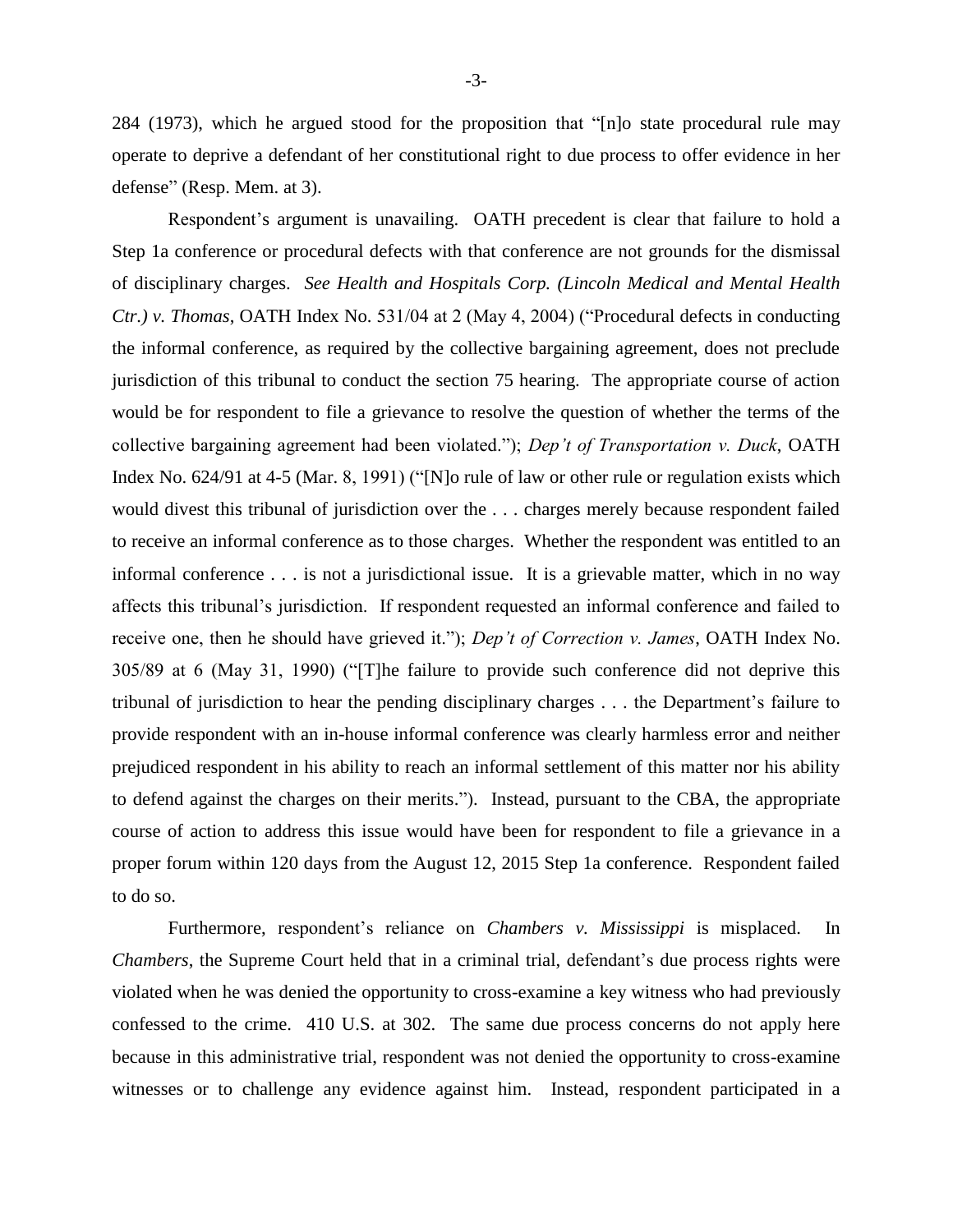settlement conference here at OATH and then exercised his right to proceed to trial, where he was afforded the opportunity to put on a full defense to the charges.

Therefore, because petitioner's refusal to reschedule the informal conference is not grounds to dismiss the charges, nor did it preclude respondent from engaging in settlement discussions or from defending himself at trial, respondent's motion to dismiss is denied.

# **ANALYSIS**

Respondent has been employed as a clinical dietician at Harlem Hospital since October 9, 2001. Both respondent and his supervisor, Ms. Leary, testified as to respondent's duties as a dietician, and such testimony was largely undisputed.

# **Respondent's duties and training**

As a clinical dietician, respondent's main duties included assessing a patient's dietary needs and completing a nutrition assessment, as well as providing and evaluating nutritional care services to patients assigned to him (Pet. Ex. 1). Specifically, upon a patient's admission to the hospital, a nurse identifies whether or not the patient is at nutrition risk, and if that risk is moderate or high (Tr. 20). If such risk exists, a dietician must perform a nutrition assessment for the patient. A nutrition assessment must be completed within 24 hours if the patient is a high nutrition risk, or within 72 hours if the patient is a moderate nutrition risk (Tr. 20-21). If a patient is high risk on the initial assessment, then a reassessment must be completed within three days. If a patient is a moderate risk on the initial assessment, then a reassessment must be completed within seven days (Tr. 21). If during the assessment or reassessment the patient is found to have malnutrition, the dietician must then perform an assessment identifying the malnutrition and providing a recommended course of action to address the condition (Tr. 22-23).

Respondent testified that he was assigned to the 13th floor of the hospital, where he would perform assessments for 17 to 20 patients a day (Tr. 332-33). Respondent provided care for patients on the 14th floor and the intensive care units if a dietician assigned to those areas was absent (Tr. 332). In all, there were a total of five dieticians assigned to respondent's unit, including respondent (Tr. 332).

On a typical day, respondent "was the dietician that opened at 7:00 o'clock," and had "to take care of every call and complaint that happened between 7:00 to 8:15" (Tr. 333). After that,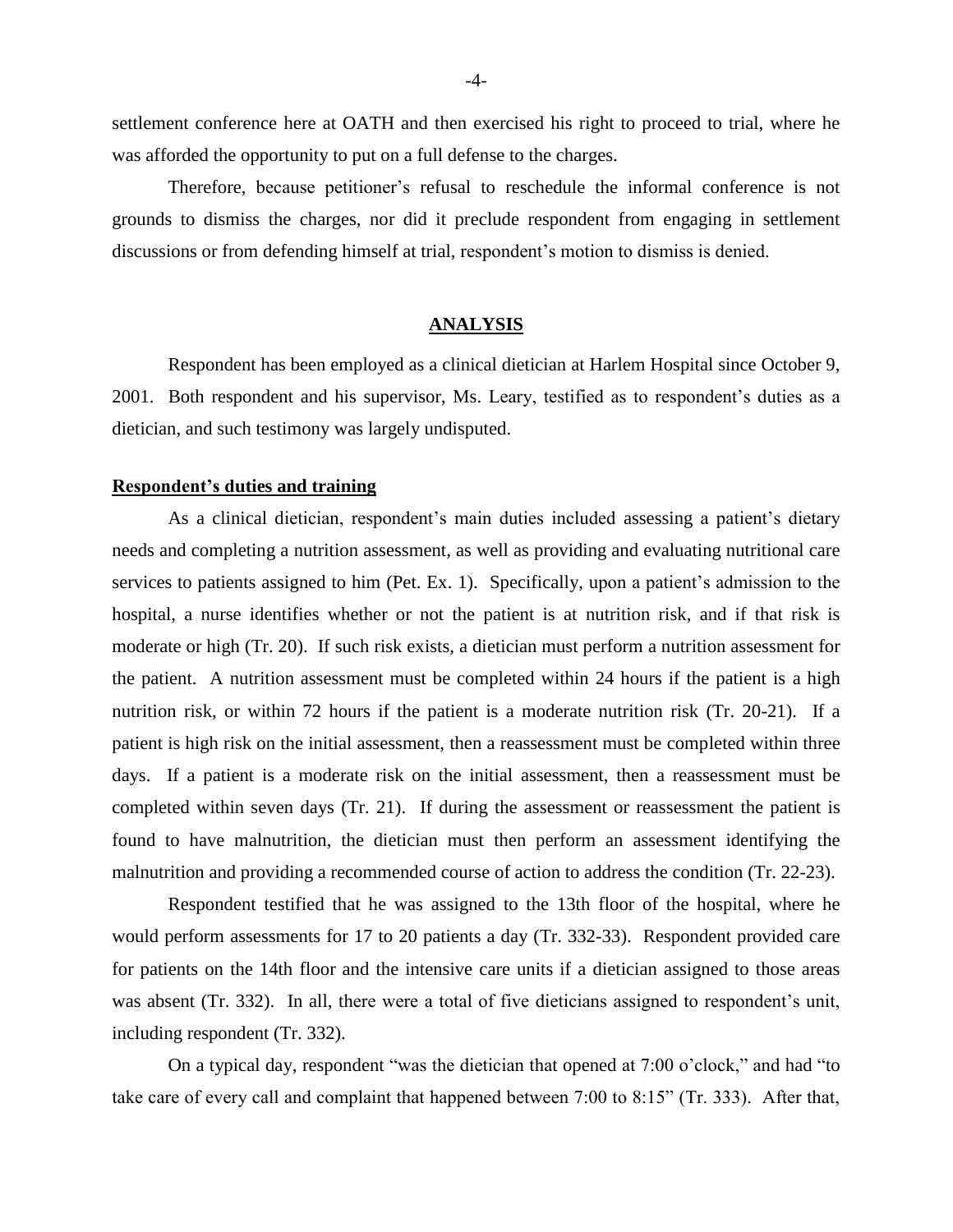respondent stated that he would assess the patients assigned to him for that day (Tr. 333-34, 336). Respondent would receive a list of patients from an online program on his work computer (Tr. 336-37). For each patient assigned to him, respondent's responsibilities included: collecting data from the patient's medical chart; interviewing the patient; determining the patient's age, height, weight, weight change history, diet history, and use of any medication; assessing the patient's ability to chew and swallow; and noting the patient's skin integrity (Resp. Ex. C; Tr. 333-34). Respondent would use the collected data to make any necessary calculations, such as determining a patient's body mass index ("BMI"), or the amount of calories or protein the patient required (Resp. Ex. C). Respondent testified that he took written notes of the information he collected, and that he would input the data into the hospital computer system after he completed his visits to all of his assigned patients (Tr. 338). Once the data was entered into the computer system, respondent would make a dietary recommendation (Tr. 336).

Ms. Leary emphasized that when a dietician performs an assessment, the dietician must also address pressure ulcers and carefully monitor any weight change. Ms. Leary explained that a pressure ulcer is a skin or tissue injury that occurs frequently in critically ill patients who are "on their back" for a significant period of time, but who are not turned and positioned properly or who do not receive adequate nutrition (Tr. 23-24). Consequently, patients who either have or are at risk of developing a pressure ulcer have increased nutritional needs, and require higher levels of calories, proteins, and fluids. As a result, it is "critical" for a dietician to assess pressure ulcers to ensure that a patient receives the increased nutrition that "plays a key role" in preventing or healing such ulcers (Tr. 23). Ms. Leary stated that she frequently discussed the importance of addressing pressure ulcers with the clinical dieticians, and that any dietician "inherently" knows that "nutrition is a critical part of [addressing] pressure ulcers" (Tr. 24).

Ms. Leary testified that assessing a patient's weight change is also a "key component of our assessments and reassessments," and that weight change needs to be monitored and addressed throughout a patient's hospital stay (Tr. 24-25). Ms. Leary stated that hospital dieticians were provided training on how to calculate and address weight change, including guidelines for determining significant versus non-significant weight change (Tr. 25).

Petitioner submitted evidence that respondent was present for various "in-service" and webinar trainings including: Nutrition Screening Assessment, Reassessment/Follow-up Policy; Identifying and Documenting Malnutrition; Comprehensively Addressing Malnutrition in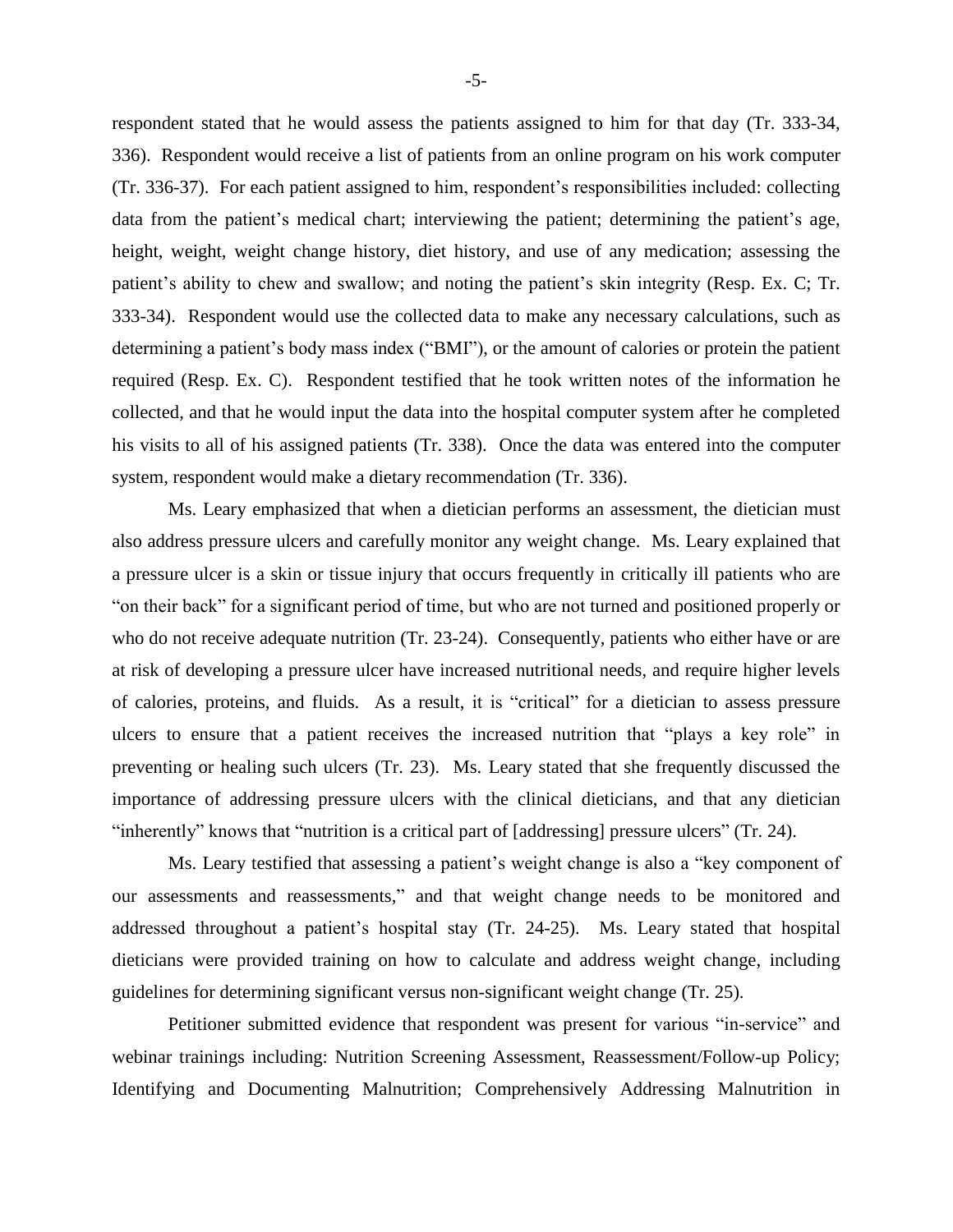Hospitalized Patients; Usual Body Weight and % Weight Change; How to Write a PES Statement; Overview of Nutrition Care Process and PES Statement Writing Workshop; and Protein Delivery in the Critically Ill Patient: Are We Giving Enough? (Pet. Exs. 3-9).

#### **Petitioner's evidence**

Petitioner alleges that from August 2014 to January 2015, respondent failed to provide timely and accurate assessments or reassessments to 12 patients, and that respondent's failure to competently perform his duties placed patients' health at risk (ALJ Ex. 1). Petitioner's main witness, Ms. Leary, was employed as a clinical nutrition manager for Harlem Hospital from August 2013 to January 2016 (Tr. 15).

As part of her duties, Ms. Leary held monthly meetings with dieticians under her supervision, and reviewed their patient assessments and related medical charts (Pet. Ex. 10; Tr. 39). As early as September 2013, Ms. Leary began noting and addressing with respondent deficiencies with his work (Pet. Ex. 28). Petitioner submitted into evidence respondent's performance evaluations for the relevant time period, each of which noted respondent's failure to follow assessment policies and procedures, and his general inability to competently perform assessments, while also listing steps for improvement (Pet. Ex. 28). Petitioner offered into evidence Ms. Leary's monthly clinical nutrition chart reviews for the months of February to June 2014. These charts contained Ms. Leary's notes regarding respondent's deficiencies with his patient assessments along with suggested plans for improvement, and were signed by respondent (Pet. Ex. 10). Lastly, petitioner presented an e-mail from Ms. Leary to respondent that summarized a meeting she had with respondent in September 2013. That e-mail contained suggestions to assist respondent in prioritizing his workload and for completing his assessments and reassessments, and "tools" that Ms. Leary created to help respondent keep organized (Pet. Ex. 10; Tr. 39).

Nevertheless, petitioner alleges that respondent continued to make similar mistakes in his work, and that such mistakes placed patients' health at risk (ALJ Ex. 1; Pet. Exs. 11, 28; Tr. 9- 12, 482). On January 22, 2015, Ms. Leary sent a detailed memorandum notifying the hospital's labor relations department about the continuing issues with respondent's work (Tr. 41; Pet. Ex. 11). The issues identified by Ms. Leary in the memorandum cover many of the charges here, including respondent's alleged failure to complete timely assessments or reassessments, to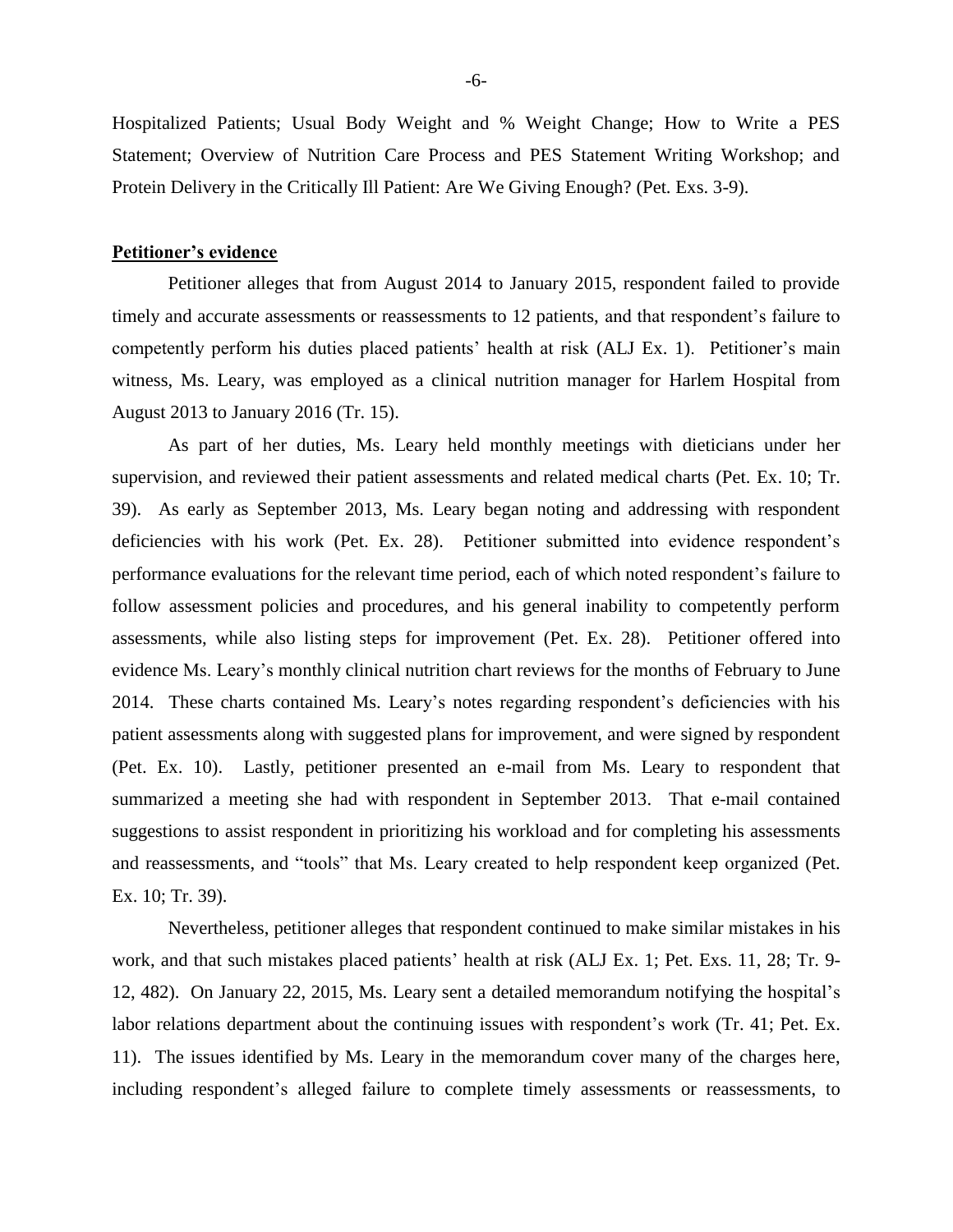correctly assess patients, to address pressure ulcers and malnutrition, and to properly address nutritionally pertinent information (Pet. Ex. 11).

At trial, respondent admitted or did not contest some of the specifications, but denied the remaining charges. $<sup>1</sup>$ </sup>

#### *Charges admitted (Specifications 1(a), (b); 7(a); 11(c), (d); 12(b), (d)-(g); 13(a), (b), (e); 15; 16)*

# Specification  $1(a)$ , (b)

Specification 1(a) and (b) alleges that "[o]n or about August 3, 2014," respondent failed to perform an "accurate assessment of nutritional status" for high risk patient RP because he noted that (a) RP "was at less than 25% meal intake," and that (b) RP "had an oral diet," when RP was tube feeding.

Respondent admitted to both subparts (a) and (b) of this specification by stating, "I make a mistake. Is very, is very, is very common when you have a lot of work to make mistakes like that. If the patient is on tube feeding, you know, to put 25% intake. Remember that I collect information from several patients, okay, and then at the end, when I start inputting in the computer the information, I can really make mistakes like this" (Tr. 353-54).

#### Specification 7(a)

Specification 7(a) states that "[o]n or about September 2, 2014," respondent failed to perform an "accurate assessment of nutritional status" for patient JB because he "failed to do a malnutrition assessment." In response, respondent stated "yes" when asked if he failed to do a malnutrition assessment for JB, and testified that he "overlooked" it (Tr. 366-67).

# Specification  $11(c)$ , (d)

 $\overline{a}$ 

Specification 11(c) and (d) states that "[o]n or about December 8, 2014," respondent "jeopardized patient's safety when he submitted improper recommendation(s)" and failed to perform "an accurate assessment" for high risk patient AD by (c) failing to note or address AD's acute kidney injury, and (d) by noting that AD was obese, when AD was of normal weight.

<sup>&</sup>lt;sup>1</sup> At trial, petitioner withdrew Specifications 11(g), (i); 17; and 18. Due to scrivener's error, Specification 10 did not contain a charge.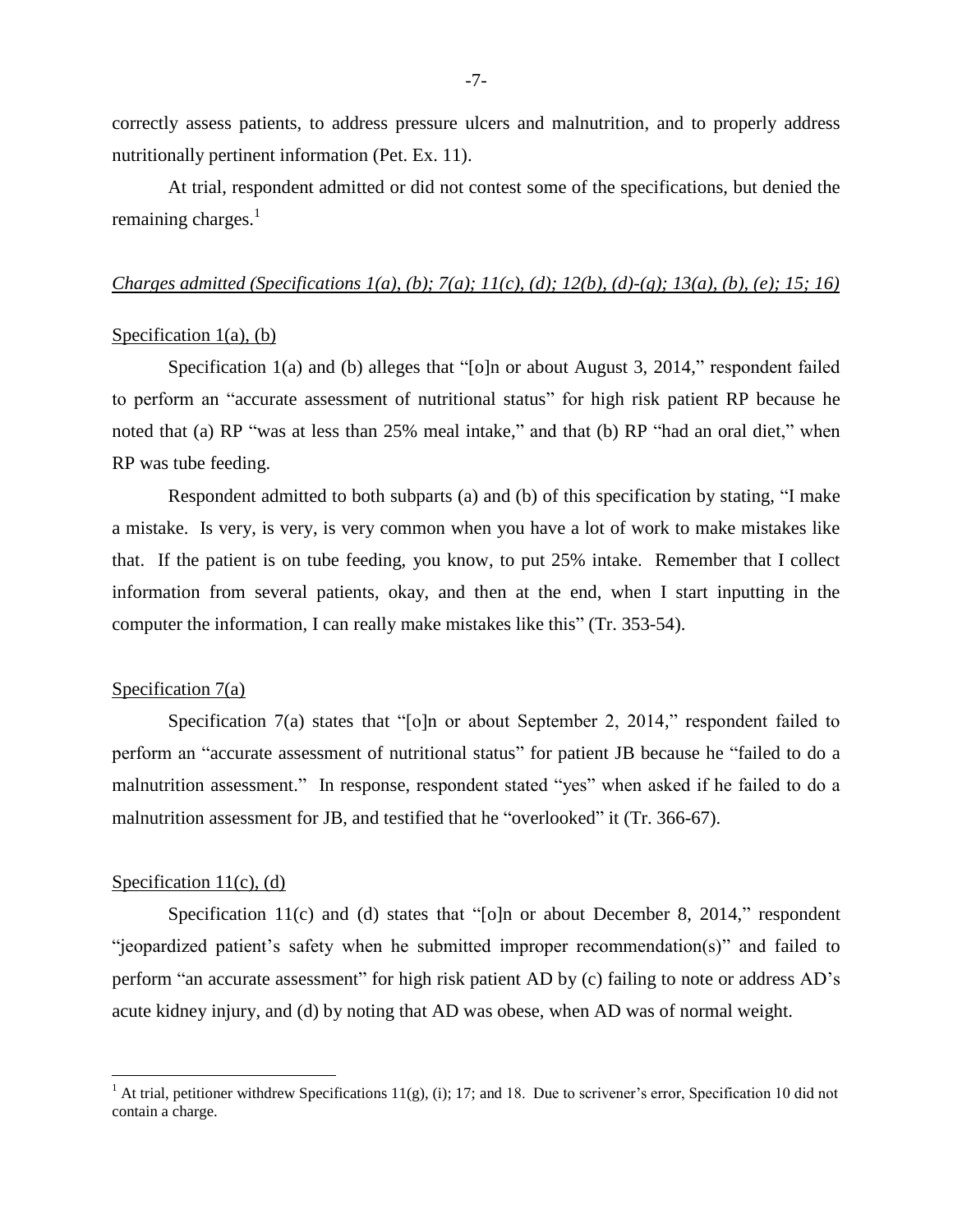Respondent admitted to Specification 11(c) by stating, "Yes, I failed to, to note that the patient have acute kidney injury" (Tr. 379). He admitted Specification 11(d) by stating, "Yes, I overlook because the BMI calculated was 20.8. That is that the, the patient have a normal weight" (Tr. 380). Respondent added that he performed the BMI calculation himself, and that the result showed that AD was within the normal weight range, but he instead noted AD as obese in his assessment (Tr. 380-81).

#### Specification  $12(b)$ , (d)-(g)

Specification 12(b), (d)-(g), alleges that "[o]n or about January 12, 2015," respondent failed to perform "a comprehensive or accurate reassessment" for high risk patient CA by (b) failing to note or address CA's significant weight change, and that after CA died, respondent nevertheless noted that CA was able to (d) chew and (e) swallow, and that respondent (f) prescribed CA a regular diet, and (g) noted that CA had a diet tolerance between 40-59% meal intake.

Respondent admitted Specification 12(b), failing to note CA's significant weight change, by stating that "I didn't address it because I didn't note it . . . I didn't see it. Remember that I was covering just for one day that patient. This is not my regular patient" (Tr. 395). Respondent admitted to Specification  $12(d)-(g)$ . Pursuant to the medical records and the testimonial evidence, the events alleged in Specification 12(d)-(g) occurred on January 15, 2015, the day CA expired. The medical records revealed that CA was hospitalized for a brain hemorrhage and that "although [CA] was awake, he was unresponsive throughout the entire stay . . . [and] was unable to follow any commands." The medical records noted that on the day in question, CA "was weaned off life support" and pronounced dead at 1:00 p.m. (Pet. Ex. 19 at 120).

While respondent first testified that he visited CA at around 8:00 a.m. on January 15, 2015, and that CA was able to chew, he subsequently changed his testimony, and admitted on cross-examination that he observed CA on a ventilator and intubated, and that a patient in this condition cannot chew or eat food (Tr. 397-98; 447-48). Respondent also admitted that he noted in his assessment that CA was able to chew and swallow, that he prescribed for CA a regular diet, and that CA had a meal intake of 40 to 59%, but that these statements were inaccurate (Tr. 447-48).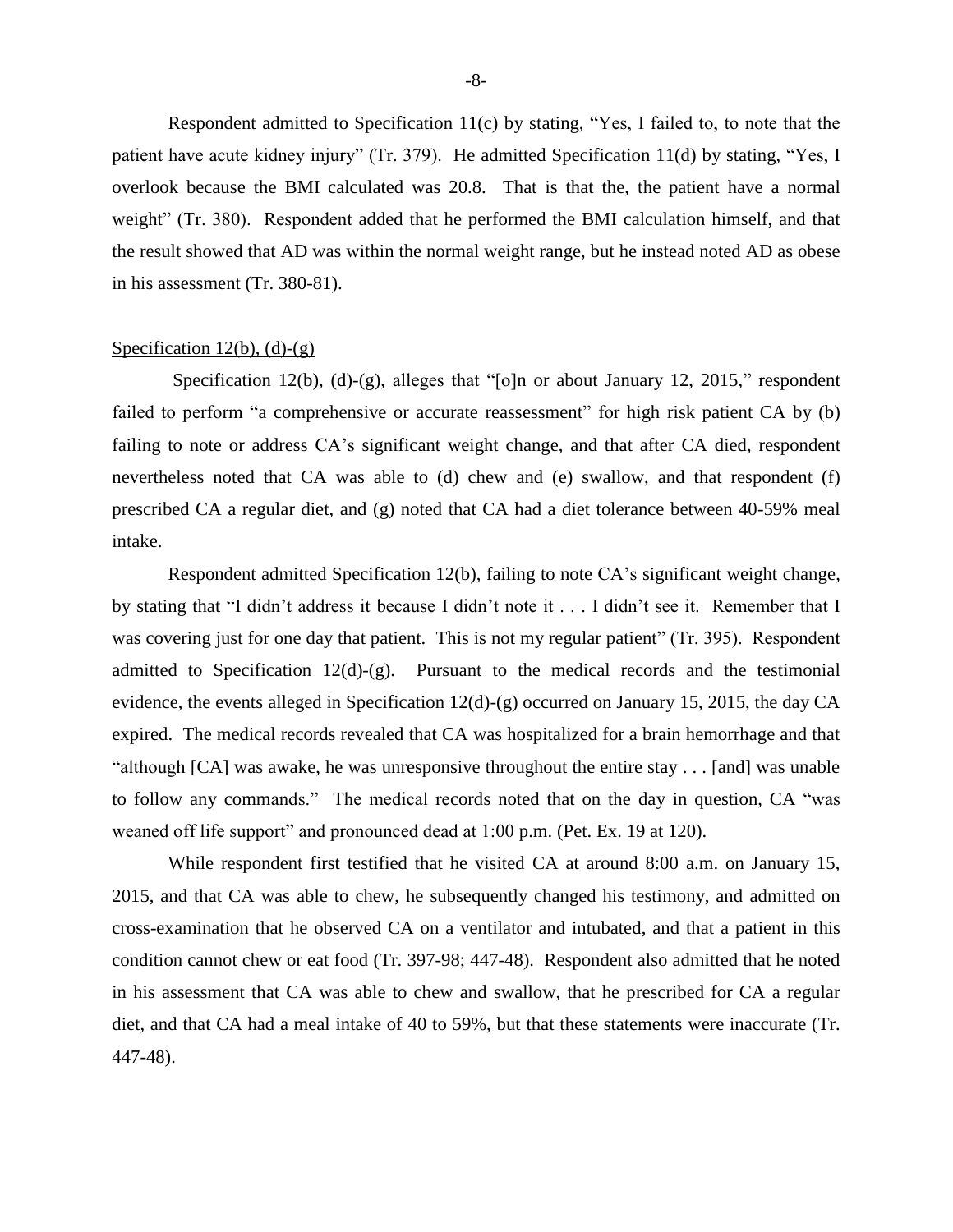It bears mentioning that respondent's admissions and the medical records evidenced that CA was unable to chew, swallow or consume food because CA was on a ventilator and intubated, and not because CA had died, as alleged in the specification. Similarly, the allegations encompassed by Specification 12(d)-(g) occurred on January 15, 2015, and not January 12, 2015. However, as this matter was fully litigated at trial, and because respondent admitted to the charges, the charges described in Specification 12(d)-(g) are amended to conform to the evidence. *See Health and Hospitals Corp. (North Central Bronx Hospital) v. Cross*, OATH Index No. 315/97 at 7-8 (Jan. 27, 1997) (where the petition alleged misconduct on September 23, 1995, but the evidence pertained to September 3, 1995, and where it was clear that respondent fully understood which date was at issue and was able to defend the charge in spite of the error, the administrative law judge amended the petition to conform to the proof); *Police Dep't. v. Coll*, OATH Index Nos. 245/95, 252/95 at 7 (Feb. 16, 1995) (where the petition alleged that respondent "did kick and/or strike with a nightstick" but the trial evidence showed that respondent punched complainant, and where post-trial amendment of the petition to conform to the proof would not surprise or prejudice respondent, such amendment was granted).

# Specification  $13(a)$ , (b), (e)

Specification 13(a), (b), and (e), alleges that "[o]n or about January 15, 2015," respondent failed "to complete a comprehensive or accurate assessment" for patient CM by: (a) recommending an oral diet when CM had failed a swallow test; (b) stating that CM was able to swallow but also noting that CM had difficulty swallowing; and (e) noting that CM had a meal intake between 25-50%, but instead CM was on "nothing by mouth" status.

Respondent admitted to Specification 13(a) by stating, "Well, I have to admit that I didn't see that note or I was, I was so busy that I overlook it" (Tr. 399). The note respondent was referring to was contained within CM's medical records, and stated that CM had failed a swallow test (Tr. 399-400). Respondent admitted to Specification 13(b) by stating, "I admit that the patient have problem swallowing, but I make a mistake . . . and then put that the, the patient can swallow. Because I admit that the patient have difficulty swallowing" (Tr. 400). Lastly, in relation to Specification 13(e), respondent stated, "[it] [i]s a mistake . . . my mistake" (Tr. 400). Specification 15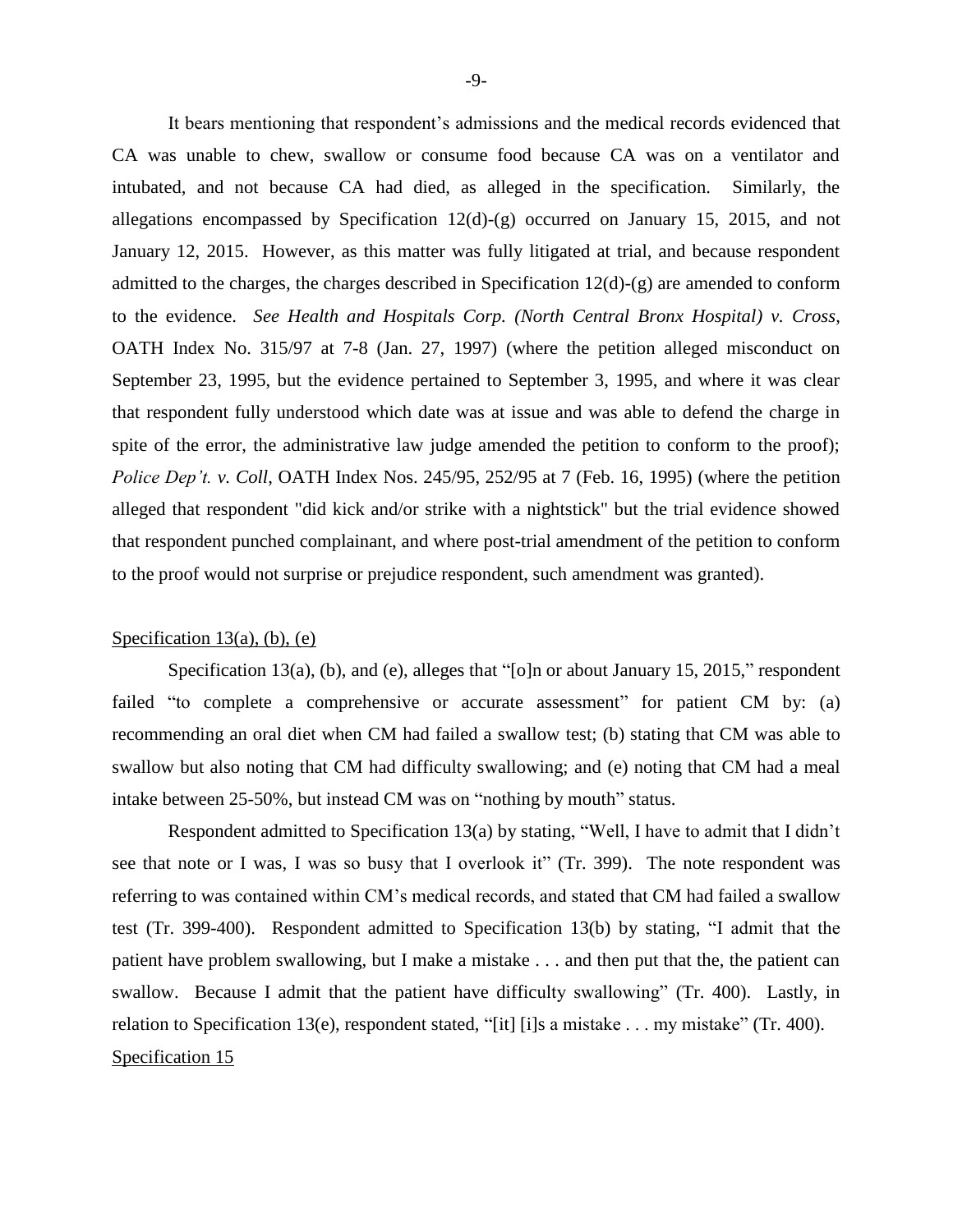Specification 15 states that "[o]n or about November 8, 2014," respondent failed "to complete an accurate or comprehensive assessment" for patient MM. Respondent admitted that his assessment for MM was inaccurate because "here the mistake was that the patient is obese . . . and I do the calculation for somebody that is a normal weight" (Tr. 404). Respondent further admitted that "when the patient is obese . . . you want that the patient lose weight and then I overlook that . . . the patient, you know, is overweight . . . and that's the reason why . . . this is not correct, the calculation . . . ." (Tr. 405).

# Specification 16

Specification 16 states that "[o]n or about November 13, 2014," respondent failed "to complete a comprehensive assessment" for high risk patient DB when the assessment "was due on November 14, 2014, but was not completed." Respondent admitted that he did not complete the assessment, but stated that it was because of his assigned volume of work (Tr. 411).

To the extent respondent attempted to justify any of the above charges by blaming an alleged high volume of work, such argument is without merit. Prior OATH decisions have rejected this defense where an employee did not make a contemporaneous complaint about workload to management, and did not file a grievance. *See Law Dep't v. Lawrence*, OATH Index No. 1312/10 at 11 (March 30, 2010), *aff'd*, NYC Civ. Serv. Comm'n Item No. CD 11-36- A (May 11, 2011) (no evidence that respondent "had made his supervisor aware of his massive backlog, or that he felt overworked"); *Transit Auth. v. Felix*, OATH Index No. 1206/09 at 46 (June 16, 2009) (despite being "upset about her workload, respondent did not file a grievance with management protesting that she had more work than everybody else . . . ."); *Law Dep't v*. *Stanley*, OATH Index No. 1540/05 at 5 (June 15, 2005), *aff'd*, NYC Civ. Serv. Comm'n Item No. CD 06-08-SA (Jan. 9, 2006) ("Respondent's admitted failure to mention to [her supervisor] any problems with completing this assignment further confirms . . . that it was neglect and apathy, not overwork, which caused the data entry to go undone.").

While it was uncontested that respondent was repeatedly counseled as to the quality and timeliness of his work, there was no evidence submitted that respondent ever expressed to his superiors that his work deficiencies were caused by his workload. Indeed, it is significant that respondent never made such a complaint despite being fully aware that any inaccurate or untimely assessment could lead to serious consequences for a patient's health (Tr. 355-56, 371,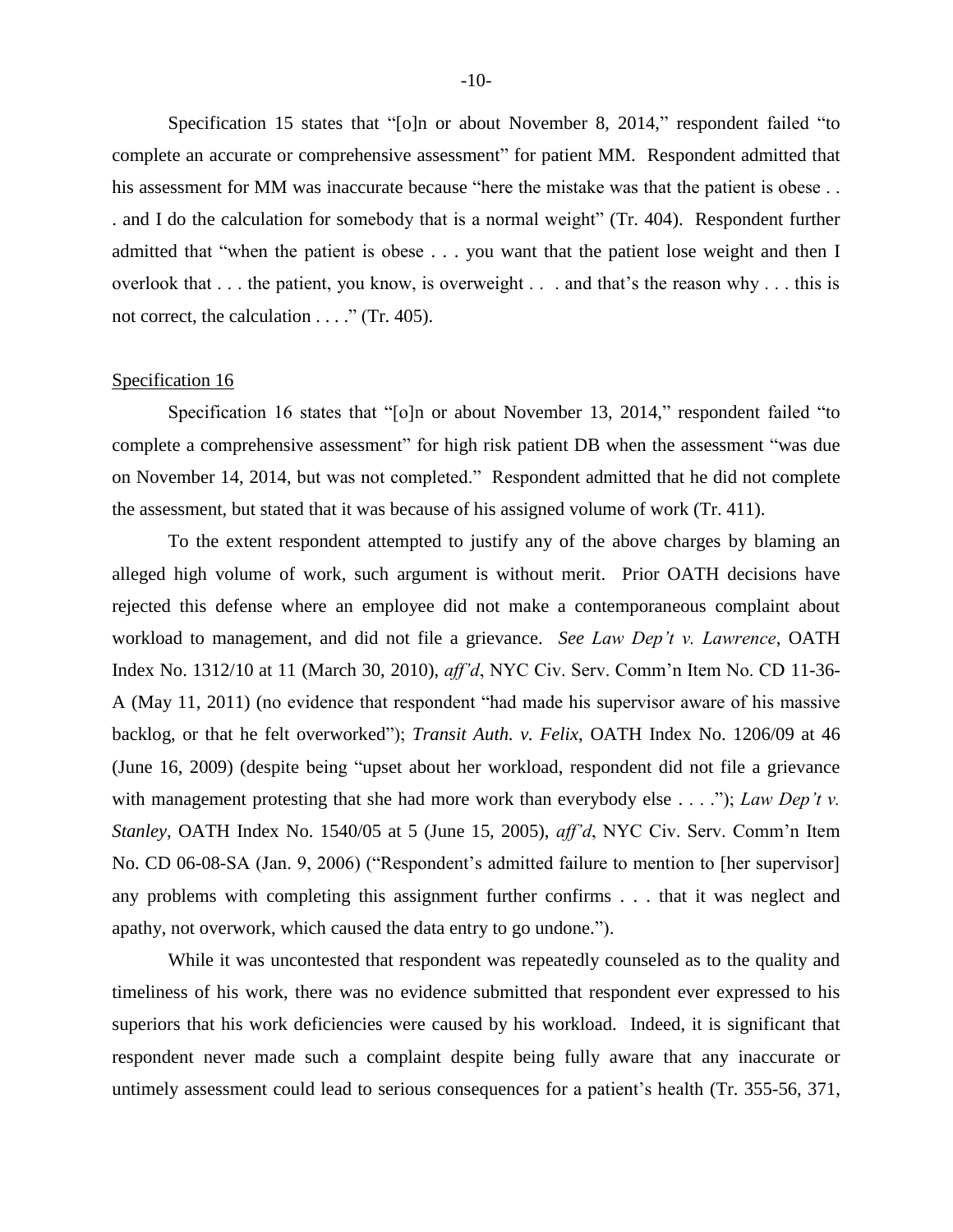393-94). Respondent specifically admitted that he never filed a grievance regarding his assigned volume of work (Tr. 434-35). In sum, the evidence established that respondent's admitted errors were caused by his own carelessness and incompetence, and not by his workload.

Respondent presented the testimony of Maria Bryant on this point, but her testimony was wholly unpersuasive. Ms. Bryant was a dietician at Harlem Hospital, and opined that the number of dieticians on the staff was not sufficient for their caseload (Tr. 420-22). She added that there were "many times" when there were less than five dieticians working on any given day (Tr. 422). However, this witness's credibility was undermined by the fact that respondent had testified on Ms. Bryant's behalf at her disciplinary trial at OATH, and she now appeared to be returning the favor (Pet. Ex. 31 at 4; Tr. 429). More importantly, her testimony did not explain why, if respondent believed that he was committing errors or failing to complete assessments because he was overworked, he never filed a grievance or made such a complaint to his supervisor.

Therefore, based on respondent's admissions, the above charges should be sustained.

# *Charges not contested (Specifications 2(c), (d); 4; 6(c); 7(b))*

#### Specifications  $2(c)$ ,  $(d)$

Specification 2(c) and (d) states that "[o]n or about August 6, 2014," respondent failed "to complete a comprehensive or accurate reassessment" by noting that high risk patient RP (c) was able to chew, and that (d) he was at less than 40% meal intake, when RP was instead tube feeding. It was uncontested that respondent noted in the assessment that RP was "able to chew" and was "at less than 40% meal intake" (Tr. 86-87; Pet. Ex. 12 at 31). However, Ms. Leary's testimony and the medical records established that RP was not consuming meals orally because RP was being tube fed on the day in question (Pet. Ex. 12; Tr. 87). As respondent did not offer any rebuttal to the credible evidence presented, Specification 2(c) and (d) should be sustained.

#### Specification 4

Specification 4 states that "[o]n or about August 11, 2014," respondent failed "to complete a timely comprehensive reassessment of nutritional status" for a high risk patient. The evidence established that respondent's assessment of the patient was completed on August 6, 2015, and that under the heading "Dietician Assessment Risk Status," respondent noted "high" (Pet. Ex. 12 at 31; Tr. 87). Ms. Leary credibly testified that, as here, when a patient is deemed at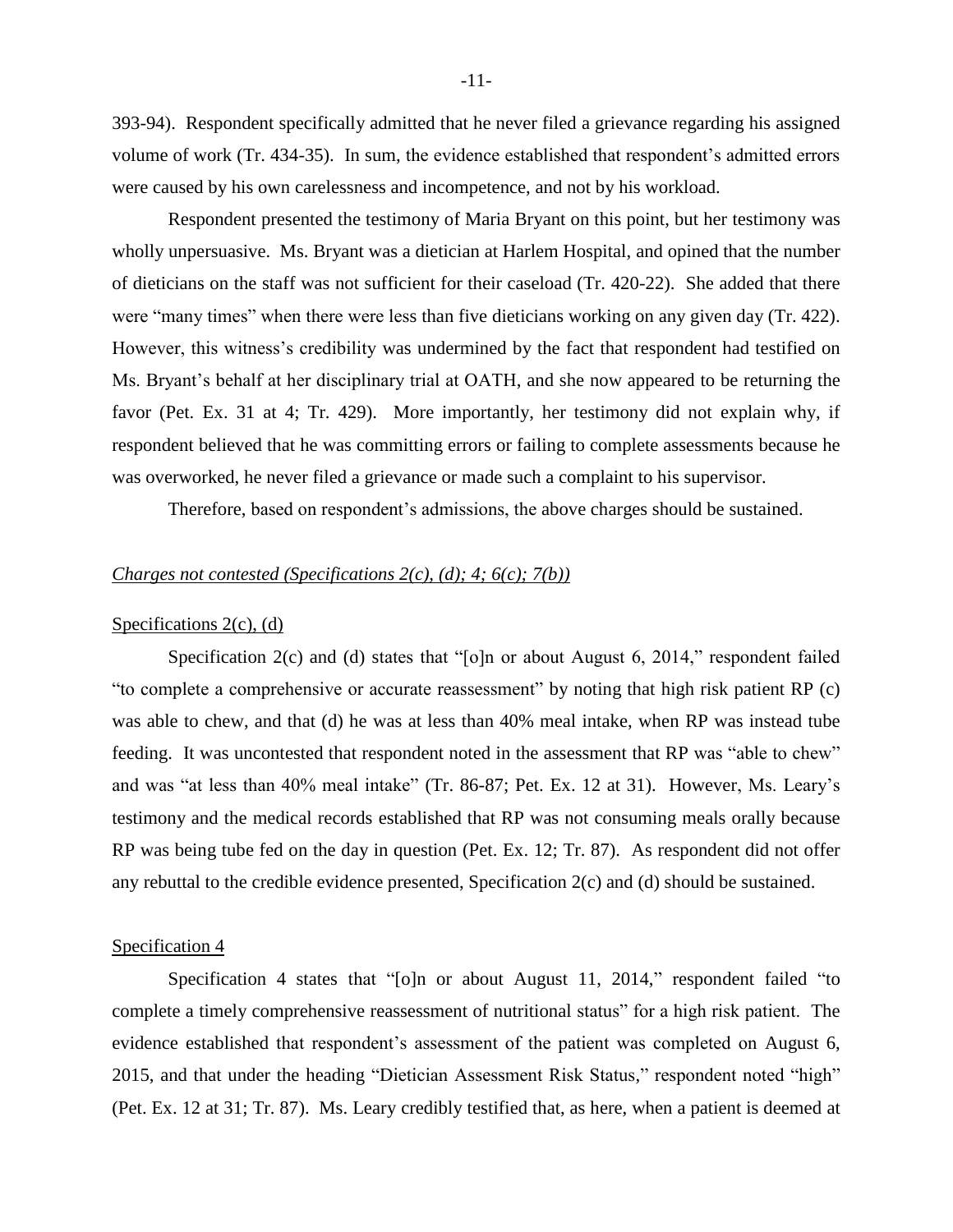high risk, the Nutrition Screening and Reassessment Policy requires the dietician to reassess the patient within three days (Pet. Ex. 3 at 433; Tr. 87). Therefore, the reassessment was due on August 9, 2014, but respondent did not complete the reassessment until August 11, 2014 (Pet. Ex. 12 at 33; Tr. 88). As respondent did not provide an explanation for the delay, the charge should be sustained.

### Specification  $6(c)$

Specification 6(c) states that "[o]n or about August 12, 2014," respondent failed "to complete a comprehensive or accurate assessment of nutritional status" for patient EW by (c) failing to do a malnutrition assessment. Respondent's assessment showed that EW had a BMI of 17 on the date in question (Pet. Ex. 14 at 57). According to Ms. Leary's credible testimony, a BMI of less than 18.5 is considered underweight, and requires a separate malnutrition assessment to be completed "at the time of the assessment or reassessment" (Tr. 96-98). Nevertheless, the hospital computer records established that respondent never performed a malnutrition assessment despite noting EW's low BMI (Pet. Ex. 14 at 60; Tr. 97). As respondent did not address his failure to perform the malnutrition assessment, the charge should be sustained.

# Specification 7(b)

Specification 7(b) states that "[o]n or about September 2, 2014," respondent failed to perform an "accurate assessment of nutritional status" for patient JB because he "failed to note and/or address wound healing for a pressure ulcer as a goal" for JB. Although respondent noted in the assessment that JB had a Stage 4 pressure ulcer, he did not make a recommendation to promote healing of the wound (Pet. Ex. 15 at 62-63). Ms. Leary credibly testified that respondent should have included such a recommendation in his assessment (Tr. 104). As respondent offered no rebuttal to this charge, Specification 7(b) should be sustained.

*Charges contested or not proven (Specifications 2(a), (b); 3(a)-(c); 5; 6(a)-(b); 8(a), (b); 9; 11(a), (b), (e), (f), (h); 12(a), (c), (h); 13(f); 14)*

# Specification  $2(a)$ ,  $(b)$

Specification 2(a) and (b) states that "[o]n or about August 6, 2014," respondent failed "to complete a comprehensive or accurate reassessment of nutritional status" for high risk patient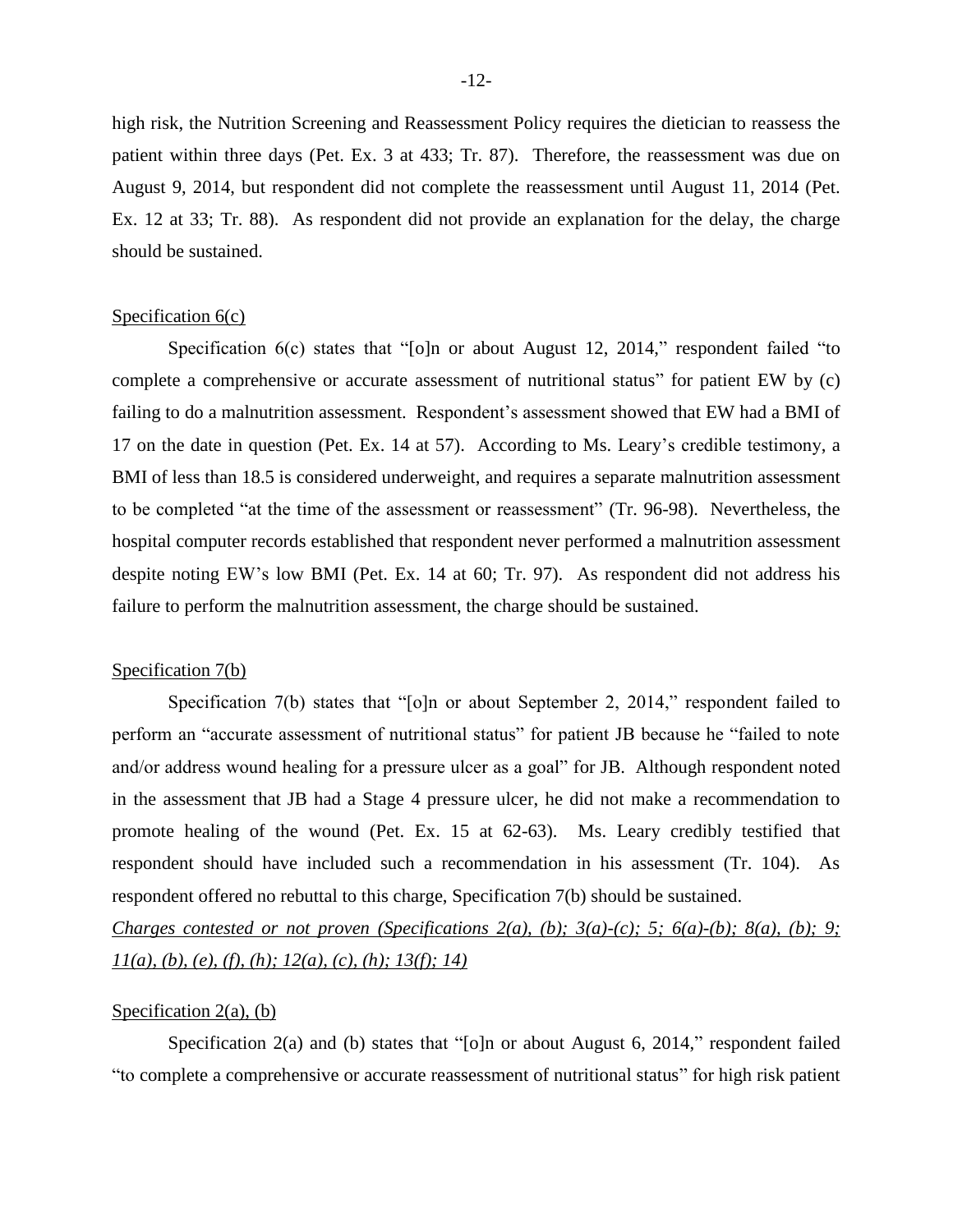RP because RP was suffering from a pressure ulcer, but respondent (a) noted in his assessment that RP did not have a pressure ulcer, and (b) failed to address RP's pressure ulcer.

The evidence established that on August 5, 2014, a nurse entered the following information on RP's medical record, under the section for "Skin Status": "Lesion: ulcer; Location: buttock(s); Stage: stage 2 partial thickness" (Pet. Ex. 12 at 29; Tr. 85). In answer to the question "Skin Intact?" the nurse wrote "No" (Pet. Ex. 12 at 29). Ms. Leary testified that an ulcer is a type of lesion, and that a pressure ulcer is an ulcer manifested in a pressure area of a patient's body, such as the buttocks (Tr. 85, 214-18). Ms. Leary explained that therefore, based on RP's medical record, RP had a pressure ulcer (Tr. 85, 216-17). However, on August 3 and 6 of 2014, respondent noted in his assessment, under the "skin integrity" section, that RP had "No Pressure Ulcers" (Pet. Ex. 12 at 25, 31; Tr. 84). Respondent argued that this notation was correct because a lesion is not a pressure ulcer (Tr. 354-55).

A credibility determination is required where, as here, the parties have presented conflicting testimony on relevant facts. In making a credibility determination, this tribunal may consider such factors as witness demeanor; consistency of the witness's testimony; supporting or corroborating evidence; witness motivation, bias, or prejudice; and the degree to which a witness's testimony comports with common sense and human experience. *Dep't of Sanitation v. Menzies,* OATH Index No. 678/98 at 2-3 (Feb. 5, 1998), *aff'd,* NYC Civ. Serv. Comm'n Item No. CD 98-101-A (Sept. 9, 1998).

During the trial, Ms. Leary provided credible and consistent testimony that was generally corroborated by the documentary evidence. Ms. Leary's demeanor was open and professional, and she appeared to be very knowledgeable in the area of nutrition. Specifically, her testimony explaining medical terminology and nutritional guidelines and procedures was thorough and easily understood.

Respondent, on the other hand, had a compelling motive to deny wrongdoing and avoid being penalized. Further, respondent's testimony was often confusing, evasive and not supported by the documentary evidence. In contesting the charges, respondent at times argued that his recommendations for patients were correct, but in fact such recommendations did not comport with common sense. In sum, Ms. Leary's testimony was more credible than respondent's.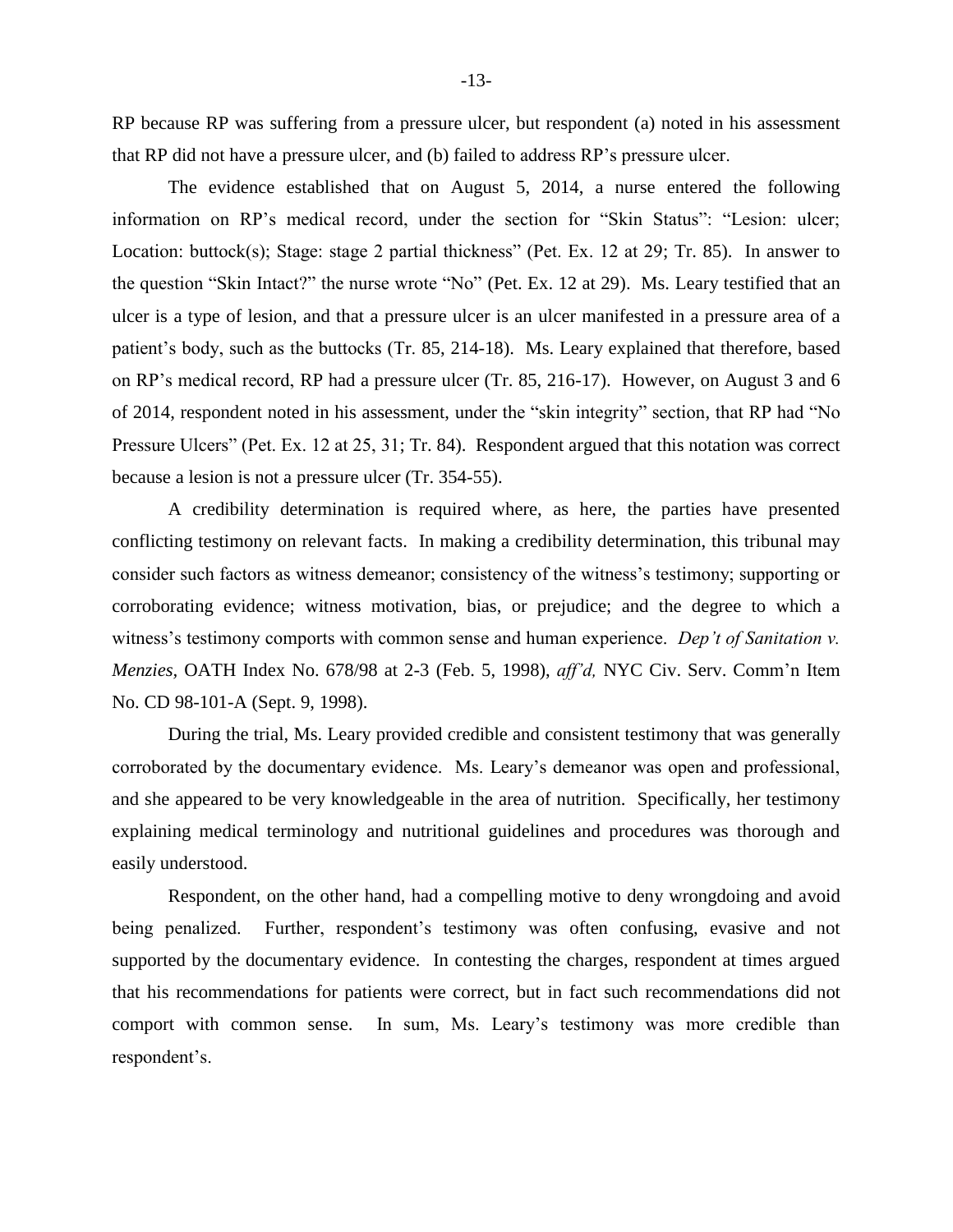Here, I credit Ms. Leary's consistent and common-sense testimony that an ulcer is a type of lesion and that an ulcer in the buttocks area is a pressure ulcer. I also note that respondent's assessment for RP does not mention any ulcer or lesion, despite such injury being documented in RP's medical record. Accordingly, because respondent incorrectly stated in the assessment that RP did not have a pressure ulcer, and did not address the pressure ulcer, Specification 2(a) and (b) should be sustained.

# Specification  $3(a)-(c)$

Specification 3(a)-(c) states that "[o]n or about August 8, 2014," respondent failed "to complete a comprehensive or accurate reassessment of nutritional status" for patient JH by: (a) failing "to note and/or address" JH's significant weight change; (b) failing "to make any or appropriate nutritional recommendations" for JH's pressure ulcer; and by (c) failing "to make any or appropriate nutritional recommendations" for JH's "nothing by mouth" feeding status.

As for Specification 3(a), the medical records noted that on August 7, 2014, JH's weight was listed as 110.1 kilograms, but that on August 8, 2014, JH's weight was listed as 116.8 kilograms (Pet. Ex. 13 at 46-47). Ms. Leary testified that JH's recorded weight gain was greater than 5%, and that a weight change of 5% or more within a 30 day time span is considered significant (Tr. 91). A significant weight change requires a weight evaluation and a recommendation (Tr. 92). It was uncontested that on JH's assessment dated August 8, 2014, respondent listed JH's weight as 116 kilograms, but did not make note of JH's significant weight increase from the day before, and did not provide a recommendation to address the weight change (Pet. Ex. 13 at 44).

Respondent argued that JH's alleged weight gain was "not possible" because "[n]obody can get 13 pounds from one day to another," and that "obviously it's a mistake" (Tr. 359). However, even accepting that respondent believed that such a weight gain was impossible and that the listed weights were inaccurate, respondent's implicit but troubling argument that he could simply ignore the alleged weight gain is without merit. Instead, because respondent did not note or address JH's documented weight change, Specification 3(a) should be sustained.

As for Specification 3(b) and (c), it was uncontested that respondent noted that JH had a pressure ulcer and was on "nothing by mouth" status (Pet. Ex. 13 at 44). However, petitioner did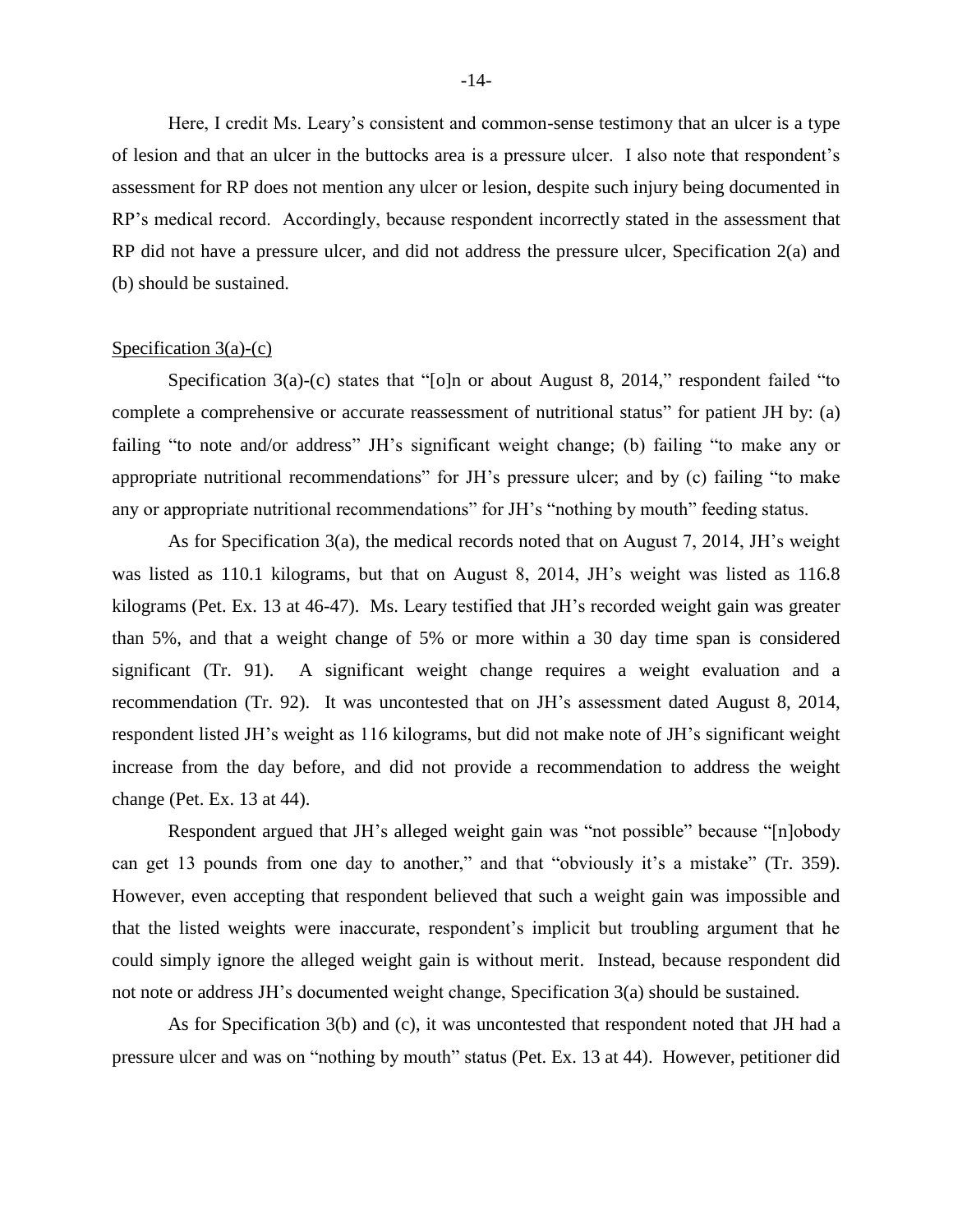not present any evidence to prove that respondent had failed to provide proper recommendations to address these two conditions. Accordingly, Specification 3(b) and (c) should be dismissed.

# Specification 5

Specification 5 states that "[o]n or about August 14, 2014," respondent failed to "complete a comprehensive or accurate reassessment of nutritional status" for high risk patient RP by failing "to note and/or address" RP's significant weight change.

The medical records established that on August 2, 2014, RP's weight was listed as 59.9 kilograms, but that on August 14, 2014, RP's weight was listed as 71.9 kilograms, a weight change of approximately 20% (Pet. Ex. 12 at 35, 40; Tr. 89-90). Ms. Leary credibly testified that respondent was required to note and make a recommendation to address this significant increase in RP's weight, but respondent failed to do so (Pet. Exs. 6, 12 at 41; Tr. 89-90).

Respondent argued that RP's recorded weight gain must have been a mistake because it was "impossible" for "somebody in a bed [to] get this amount of weight" (Tr. 351). Respondent added that "all the time we have to correct and ask the nurse to weigh the patients over because [of] these mistakes" (Tr. 351). Yet, there was no evidence presented that respondent made any attempt to verify or correct RP's weight, or to have a nurse do so. Moreover, no evidence was provided to support respondent's suggestion that he had the authority to ignore a patient's documented weight change if he believed such a weight change was impossible. Accordingly, because respondent did not note or address RP's recorded weight gain, the charge should be sustained.

# Specification  $6(a)$ ,  $(b)$

Specification 6(a) and (b) alleges that "[o]n or about August 12, 2014," respondent failed to "complete a comprehensive or accurate assessment of nutritional status" for patient EW by (a) noting that EW had no pressure ulcer, when EW did have a pressure ulcer, and by (b) failing to address the pressure ulcer.

The evidence established that on August 12, 2014, a nurse entered the following information on EW's medical record, under the section for "Skin Status": "Lesion: Deep Tissue injury; Location: sacral area." In answer to the question "Skin Intact?" the nurse wrote "No"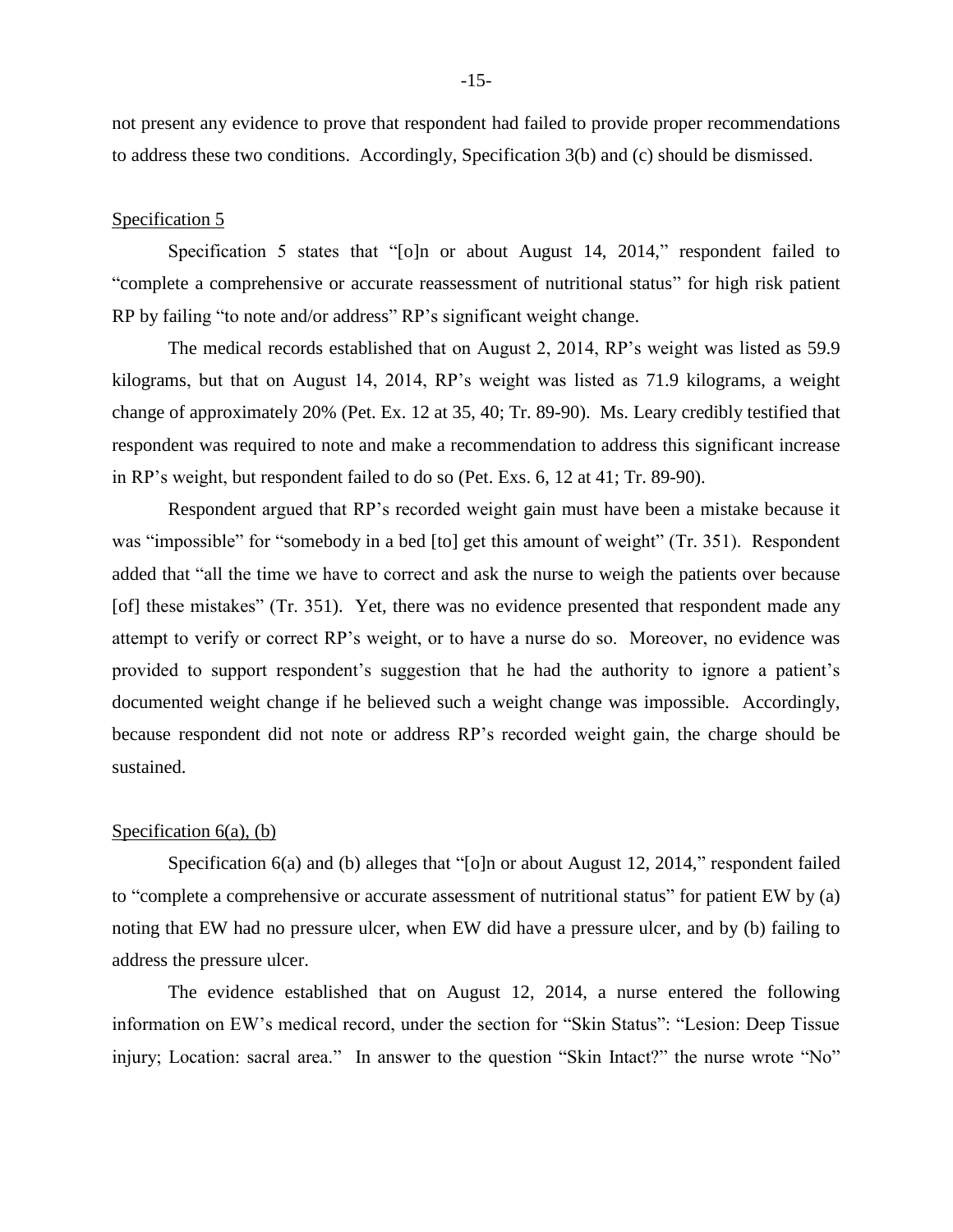(Pet. Ex. 14 at 55). Ms. Leary testified that a deep tissue injury to the sacral area is the same as a pressure ulcer (Tr. 94).

Respondent argued that EW had a deep tissue injury or lesion, not a pressure ulcer (Tr. 361). Respondent asserted that EW had a moist lesion because, according to the medical records, EW's skin was "constantly moist by perspiration and urine" (Pet. Ex. 14 at 55; Tr. 361- 62). Respondent stated that "[a] moist lesion is different from a pressure ulcer. A lesion can be an ulcer, but is not a pressure ulcer. What is the differen[ce]? Lesion show excoriation and dermatitis inflammation of the skin. But pressure ulcer is a broken skin that can be infected" (Tr. 362).

On cross-examination, respondent refused to agree that a lesion was a skin wound (Tr. 438). Instead, respondent asserted that "a lesion is a skin condition created by feces, urine and sweating in the patient that irritate[s] the skin of the patient but not necessarily . . . a wound. When there is a wound, then depending on the severity of it, it [is] consider[ed] from a Stage 1 to a Stage 4 pressure ulcer and especially if this ulcer is in the sacral area that is where the pressure is" (Tr. 439). When asked if a dietician should make nutritional recommendations to address lesions, respondent replied that "[t]he recommendation that we have is for a pressure ulcers. Not for lesions" (Tr. 441). Respondent stated that lesions "are not really considered" by dieticians at Stage 1 and 2 (Tr. 441). Respondent acknowledged that in April 2016 "the council of pressure ulcer" recognized that the term "deep tissue injury" could be used to indicate a pressure ulcer, but argued that "a deep tissue injury was not recognized as a term for pressure ulcer" at the time he evaluated EW (Tr. 442).

Petitioner's evidence was credible, particularly Ms. Leary's clear and consistent testimony that a deep tissue injury to the sacral area is the same as a pressure ulcer, and requires a nutritional recommendation by a dietician. Respondent's testimony, on the other hand, was contradictory, confusing, and generally not credible. Specification 6(a) and (b) should be sustained.

#### Specification 8

Specification 8 alleges that "[o]n or about November 20, 2014," respondent failed to "complete a comprehensive or accurate assessment of nutritional status" for patient WJ by (a) providing "for approximately less than half" of WJ's caloric needs in his assessment, and (b) by failing "to note and/or address" the patient's malnutrition and "failure to thrive."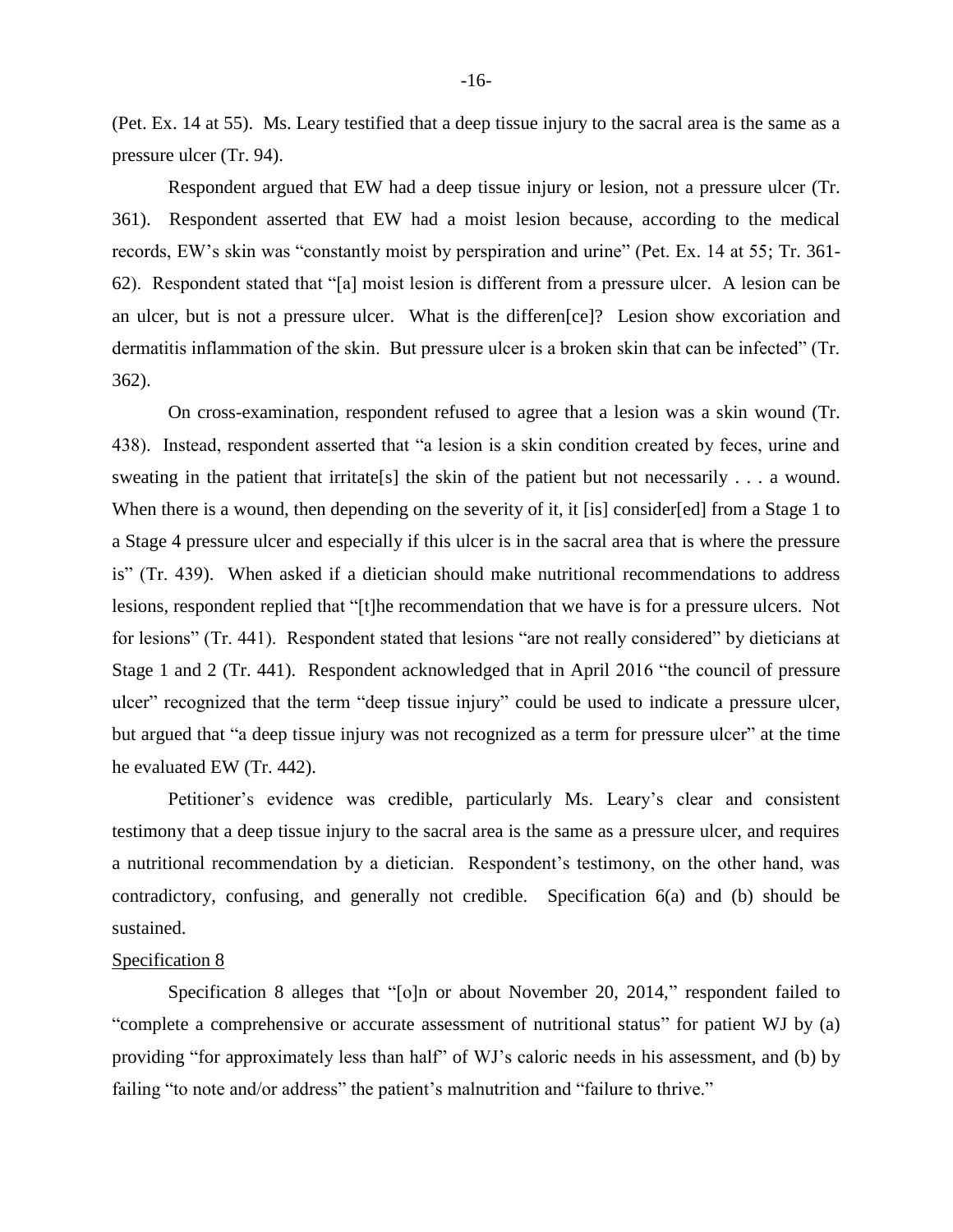The evidence established that respondent stated in his assessment that WJ needed 2,430 calories per day (Pet. Ex. 16 at 74; Tr. 107). A physician noted in the medical records that WJ suffered from "severe malnutrition and failure to thrive" (Pet. Ex. 16 at 70; Tr. 105). Nevertheless, respondent recommended a tube feeding formula that only provided WJ with about 1,000 calories per day (Pet. Ex. 16 at 77; Tr. 106). Ms. Leary credibly testified that respondent's recommendation did not adequately address WJ's malnutrition and did not provide "ways to improve" WJ's nutritional status (Tr. 108).

Respondent argued that his formula recommendation was appropriate because "[w]hen a patient have a medical condition like this, you cannot recommend the amount . . . that you recommend to a normal patient, because the patient can die. You can make a liver failure or you can create a kidney failure. That's the reason because I recommend half of the amount of normally you recommend, because you cannot start full. You have to start slowly and increase depending on how the medical condition of the patient improve[s]" (Tr. 371).

Respondent's testimony was not credible. Respondent's own assessment found that WJ needed 2,430 calories a day. Yet respondent recommended a formula that provided for less than half of the required amount without explanation, and without any instruction that WJ's caloric intake should be increased slowly, as he claimed. Further, there was no corroborating evidence to support respondent's contention that providing WJ with the full amount of daily calories needed would have caused WJ harm. Instead, respondent's argument amounts to nothing more than a belated and fabricated excuse to justify his mistake of failing to recommend a formula with sufficient calories to a severely malnourished patient, and to avoid being penalized. Accordingly, because respondent did not make a recommendation that adequately provided for WJ's caloric needs, and failed to properly address WJ's malnutrition and failure to thrive, Specification 8(a) and (b) should be sustained.

#### Specification 9

Specification 9 alleges that "[o]n or about November 23, 2014," respondent "failed to complete a comprehensive or accurate assessment of nutritional status" for patient LM by noting that LM's feeding was inadequate, but approving "said feeding rate to continue."

In his assessment, respondent noted that LM was receiving "inadequate enteral nutrition infusion" (Pet. Ex. 17 at 78). According to Ms. Leary, this notation indicates that LM was being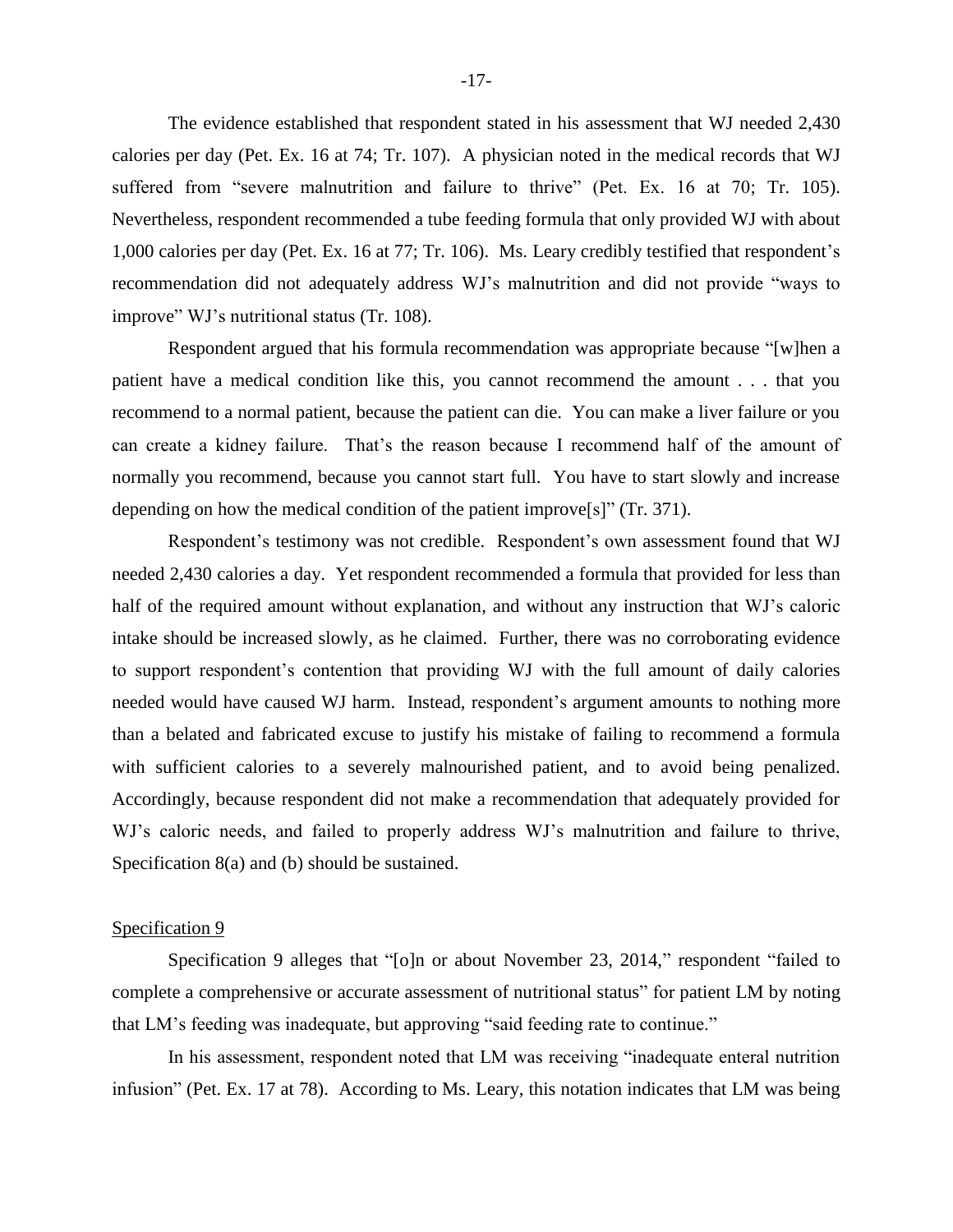tube fed but was not receiving adequate nutrition (Tr. 109). Nevertheless, under the "Care Plan" section of the assessment, respondent recommended for LM's "feeding rate" to remain the same. Ms. Leary testified that respondent's recommendation was insufficient (Pet. Ex. 17 at 78; Tr. 109-10).

Respondent failed to address why he recommended for LM's feeding rate to remain the same while noting that LM was not being adequately fed. Instead, he testified only that his "calculations" were correct. He speculated that Ms. Leary's testimony that his recommendation was incorrect was likely because LM had a pressure ulcer, and such a patient would normally receive increased amounts of calories and proteins (Tr. 373-74).

Respondent's testimony does not comport with common sense and is not credible. Therefore, the charge should be sustained.

#### Specification  $11(a)$ , (b), (e), (f), (h)

Specification 11(a) and (b) alleges that "[o]n or about December 8, 2014," respondent jeopardized high risk patient AD's safety by submitting improper recommendations and failing "to complete a comprehensive or accurate assessment" by recommending (a) an excessive amount of calories, and (b) an excessive amount of protein.

According to respondent's assessment for AD, respondent determined that AD needed one gram of protein and 35 kilograms of calories per kilogram of body weight ("KgIBW") per day (Pet. Ex. 18 at 87; Tr. 116-17). Notwithstanding, respondent recommended a tube feeding formula that provided AD with 2.5 grams of protein and 40 calories per KgIBW per day (Pet. Ex. 18; Tr. 112, 116-20). Also, the medical records established that AD was a high risk patient diagnosed with respiratory failure and an acute kidney injury, and who was being mechanically ventilated (Pet. Ex. 18 at 82; Tr. 111). Ms. Leary testified that a patient with acute kidney injury should not be overloaded with protein or fluids because it overworks the patient's kidneys (Tr. 111). She stated that the difference between a patient receiving 35 calories per KgIBW and 40 calories per KgIBW "is significant, especially for a patient that is on a ventilator with acute respiratory failure" (Tr. 121). Therefore, the evidence established that respondent recommended an excessive amount of calories and proteins for AD, and that those recommendations posed a risk for AD's health.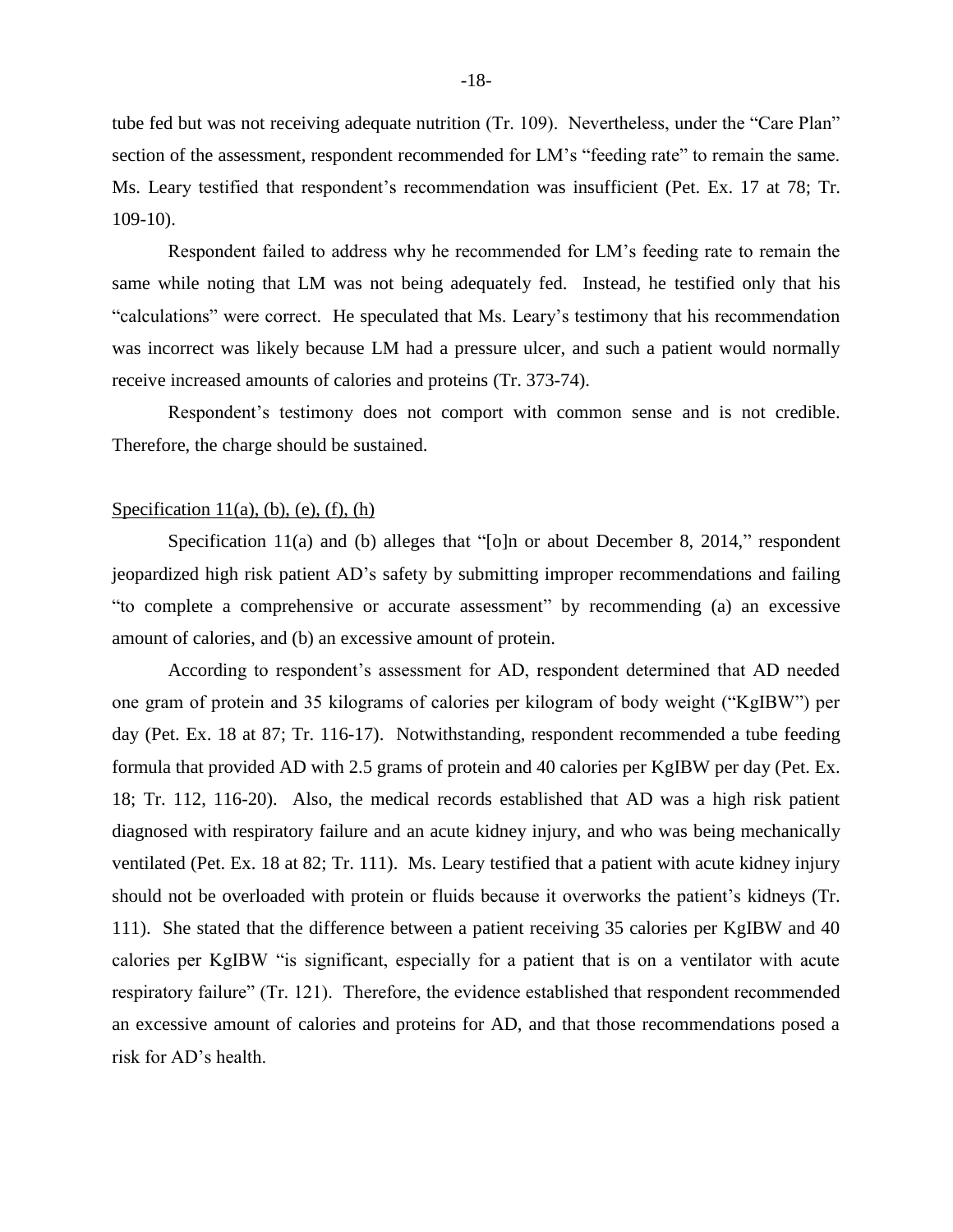While respondent stated that his recommendations were correct, he failed to provide any reason for the discrepancy between the amount of calories and proteins he determined that AD needed, versus the higher levels of calories and proteins he recommended. Instead, his failure to explain this discrepancy suggests that respondent made a mistake that he did not want to admit. In any event, because respondent failed to provide a meritorious or credible defense to the proven conduct, Specification 11(a) and (b) should be sustained.

Specification 11(e), (f) and (h) alleges that on December 11, 14, 17 and 22 of 2014, respondent failed to complete "comprehensive or accurate" assessments by: (e) repeatedly recommending for AD a cardiac diet, but also noting that AD was on "nothing by mouth" status; (f) repeatedly noting that AD was sedated, but also noting that AD verbalized adequate understanding of the prescribed diet; and (h) repeatedly noting that AD was on "nothing by mouth" status, when AD was not.

For Specification 11(e), the medical charts and assessments established that on the four days in question, respondent recommended a cardiac diet for AD, which can only be consumed by mouth, while at the same time noting that AD was on "nothing by mouth" status (Pet. Ex. 18 at 90, 93, 96, 99; Tr. 126). Respondent admitted that "[o]bviously [it] was a mistake" to do so (Tr. 381). Respondent then argued that his recommendation for a cardiac diet was a "future recommendation" for when AD was able to consume foods orally (Tr. 381-82). However, respondent offered no corroborating evidence to support his suggestion that it was proper to provide a "future recommendation" based on a patient's possible future condition, instead of providing a dietary recommendation based on a patient's present condition. Accordingly, Specification 11(e) should be sustained.

For Specification 11(f), the evidence established that on the four days in question, respondent noted that AD was sedated, while also noting that he provided AD with verbal instructions regarding a recommended cardiac diet, and that AD "verbalize[d] adequate understanding" of the diet (Pet. Ex. 18 at 92, 95, 98, 101; Tr. 131). Ms. Leary testified that sedated means that "the patient is not alert" or conscious (Tr. 131).

In turn, respondent argued that, pursuant to the medical records, AD was sedated with propofol and fentanyl, drugs that are typically used to calm agitated patients (Tr. 383). Respondent stated that such patients can still talk and nod, and that he was able to speak to AD (Tr. 384). The crux of the charge here, however, is the apparent contradiction in documenting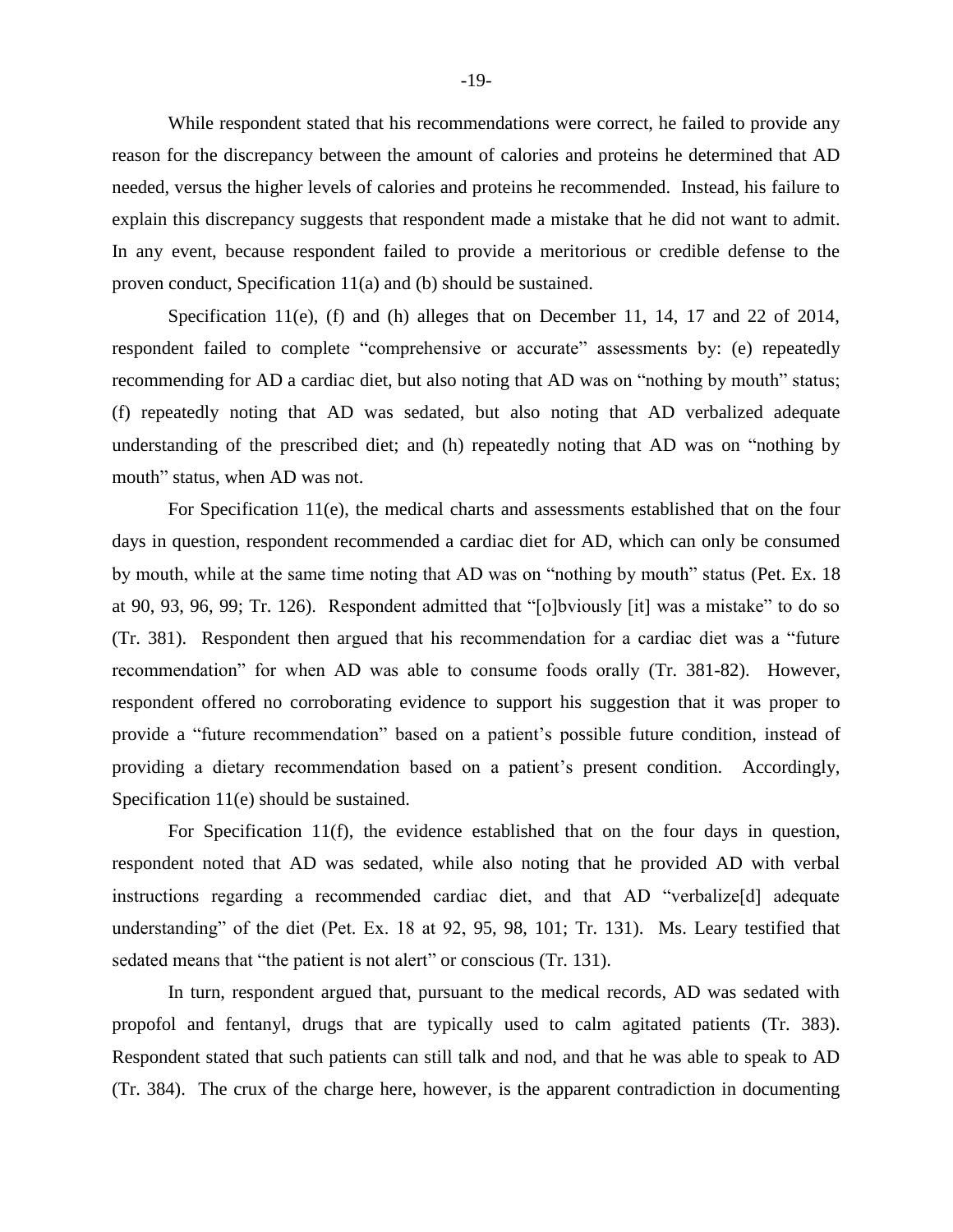that a patient was sedated, but was also able to receive and acknowledge verbal instructions regarding his diet, and not the veracity of the events as described by the charge.

Here, I credit Ms. Leary's testimony that "sedated," without more, is understood to mean that a patient is not conscious, and that respondent's assessments are contradictory on their face. Accordingly, Specification 11(f) should be sustained.

As to Specification 11(h), the evidence established that on December 11, 14, 17 and 22 of 2014, respondent noted that AD was on "nothing by mouth" status (Pet. Ex. 18 at 90, 93, 96, 99). Petitioner alleges, however, that AD was not on "nothing by mouth" status, but failed to provide any medical documentation to prove the manner of AD's meal consumption for the days in question.

Instead, petitioner relied on respondent's assessments, which noted that AD was on "nothing by mouth" status, but also recommended a cardiac diet that is consumed by mouth, and documented AD's meal intake. Due to their inaccuracy and contradictions, these assessments are too unreliable to prove that AD was not on "nothing by mouth" status. Accordingly, Specification 11(h) should be dismissed.

# Specification  $12(a)$ , (c), (h)

Specification 12(a), (c), and (h) alleges that "[o]n or about January 12, 2015," respondent failed "to complete a comprehensive or accurate reassessment" for high risk patient CA by: (a) failing to "note and/or address" CA's surgical wounds; (c) failing to "note and/or address CA's "possible dehydration"; and, after CA had expired, (h) recommending for CA "additional nutrition and intervention."

For Specification 12(a), the medical records established that CA had surgical wounds, but that respondent did not note the wounds, and did not provide any recommendations to treat the wounds in his assessment (Pet. Ex. 19 at 103, 108, 111). Ms. Leary credibly testified that CA's surgical wounds should have been noted and addressed (Tr. 142-44).

Respondent admitted that he did not address the wounds but argued that CA's condition "was very bad" and that "when somebody is at that stage . . . any recommendation that you do can create more problems" (Tr. 394-95). Petitioner did not establish what recommendation should have been provide for CA under the circumstances, but did prove that respondent should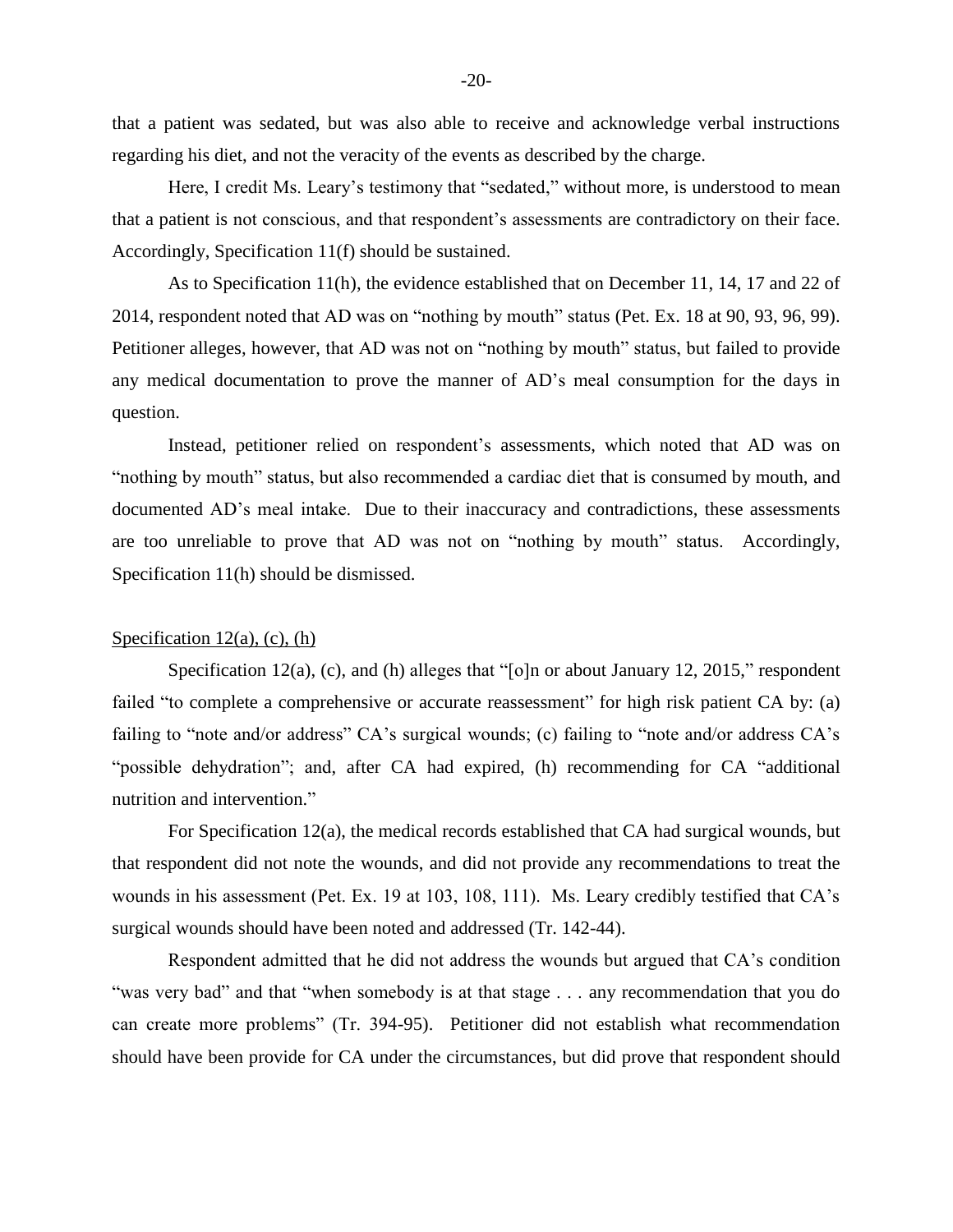have noted the surgical wounds, but failed to do so. Accordingly, the charge should be sustained.

For Specification 12(c), Ms. Leary testified that CA's "sodium was 147 and the chloride was 111 . . . both of which can be indicators of dehydration" (Tr. 147). However, petitioner provided no medical records to corroborate her testimony or to show how respondent would have known CA's sodium and chloride levels during the time in question. It was uncontested that respondent did not note or address any potential dehydration for CA in the assessment. Instead, respondent persuasively argued that he did not see any laboratory results to indicate that CA could be dehydrated (Tr. 396). Accordingly, Specification 12(c) should be dismissed.

For Specification 12(h), the medical records established that CA died at 1:00 p.m. on the day in question, but that respondent submitted an assessment for CA with recommendations at 1:55 p.m. of the same day (Pet. Ex. 19 at 120-21). However, respondent credibly and consistently testified that, as per his daily routine, he visited CA in the morning, and that CA was still alive. He then entered his assessment into the hospital computer in the afternoon, apparently not aware that CA had expired (Tr. 391, 398). Aside from the medical records, petitioner provided no other evidence or testimony on this matter, and respondent's explanation seemed plausible. Accordingly, Specification 12(h) should be dismissed.

# Specification 13(f)

Specification 13(f) alleges that "[o]n or about January 15, 2015," respondent failed "to complete a comprehensive or accurate assessment" for CM by recommending a puree diet when CM was on "nothing by mouth" status. CM's medical records and Ms. Leary's testimony showed that CM was an acute stroke patient who had failed a swallowing test (Pet. Ex. 20 at 128, 130; Tr. 155, 158). As a result, CM was being fed through a "naso-gastric tube" and was on "nothing by mouth" status (Pet. Ex. 20 at 130, 133; Tr. 155). Nevertheless, respondent recommended for CM a "cardiac puree diet," which is consumed orally (Pet. Ex. 20 at 140; Tr. 156-57).

Despite admitting that he overlooked a note from a speech pathologist stating that CM had failed a swallowing test, respondent stood by his recommendation. Respondent argued that "when a patient have a condition like [CM] have, we recommend [a] puree diet to start helping the patient to eat and avoid any nutritional condition because [of] the patient not eating because .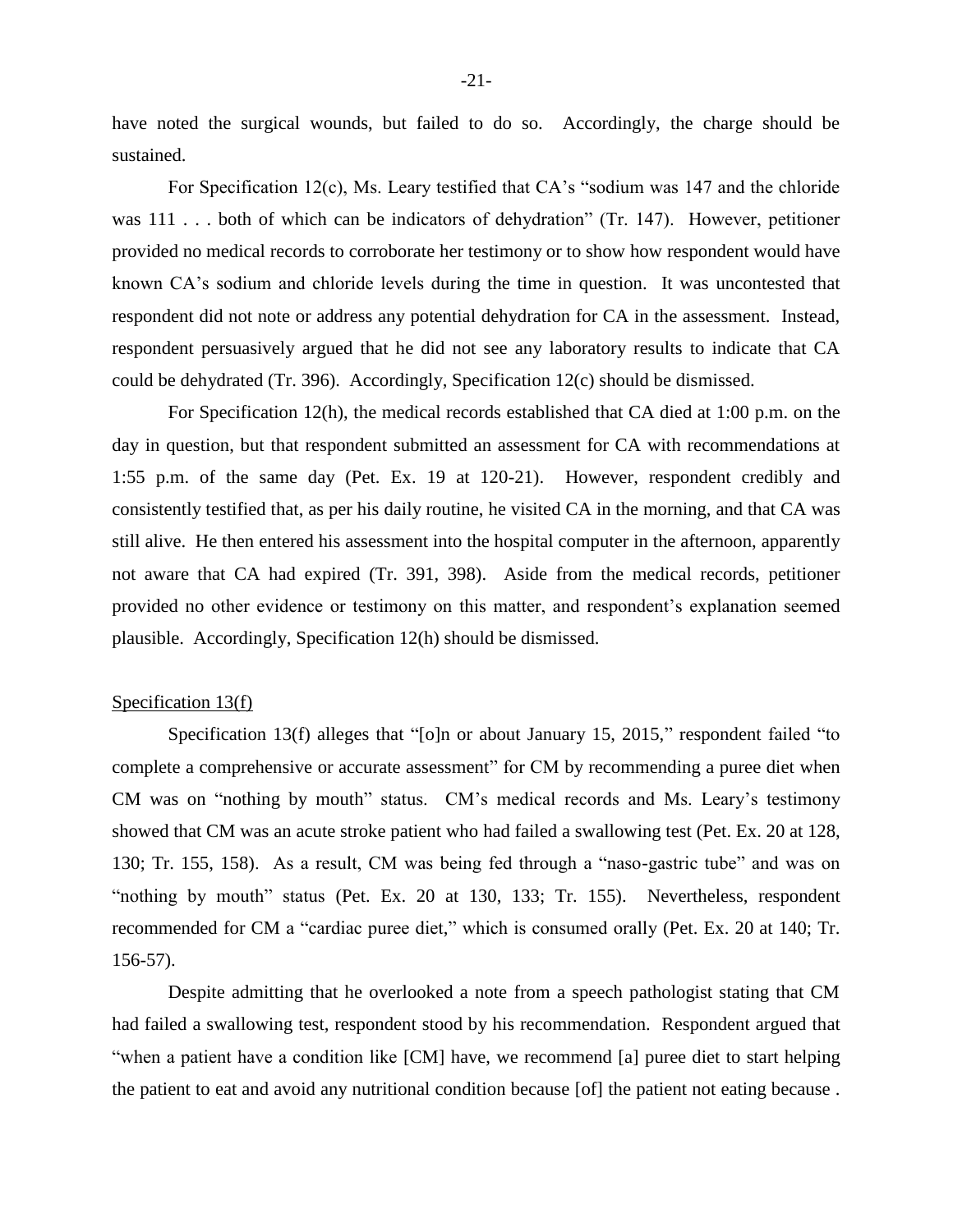. . in cases like this, sometime the patient can be on NPO, or nothing by mouth, for days. And this is, and this is well-known [to] create malnutrition. And this, this is why  $I \dots$  recommend that" (Tr. 400-01).

Petitioner's evidence was credible, specifically Ms. Leary's common sense testimony that an oral diet should not be recommended for a patient who failed a swallow test and was being tube fed. Further, respondent failed to explain how he had the authority to recommend an oral diet when, according to the medical records, a physician had noted that CM was on "nothing by mouth" status. Lastly, respondent's argument that he recommended a cardiac puree diet to avoid possible malnutrition was not persuasive under the circumstances here. Accordingly, the charge should be sustained.

#### Specification 14

Specification 14 states that "[o]n or about October 7, 2014," respondent "failed to complete an accurate or comprehensive assessment" of patient GD. The medical records revealed that GD had "unintentional weight loss of 25 lbs. in the last 5 months," but respondent documented in his assessment that GD had a weight loss of 0% (Pet. Ex. 21 at 149, 157). While respondent did not specifically admit that he made a mistake, respondent provided no explanation as to why his assessment did not reflect GD's documented weight lost, but instead stated that "there is some mistake in the weight loss percentage, zero percent. This is a mistake" (Tr. 403). Because the evidence proved that respondent did not complete an accurate assessment for GD by failing to note GD's weight loss, Specification 14 should be sustained.

#### **FINDINGS AND CONCLUSIONS**

- 1. Petitioner proved by a preponderance of the evidence that on August 3, 2014, respondent failed to complete a comprehensive or accurate assessment of nutritional status for high risk patient RP by noting that RP had an oral diet and was at less than 25% meal intake, when RP was instead tube feeding. Specification 1(a), (b) should be sustained.
- 2. Petitioner proved by a preponderance of the evidence that on August 6, 2014, respondent failed to complete a comprehensive or accurate reassessment of nutritional status for high risk patient RP by failing to note or address RP's pressure ulcer,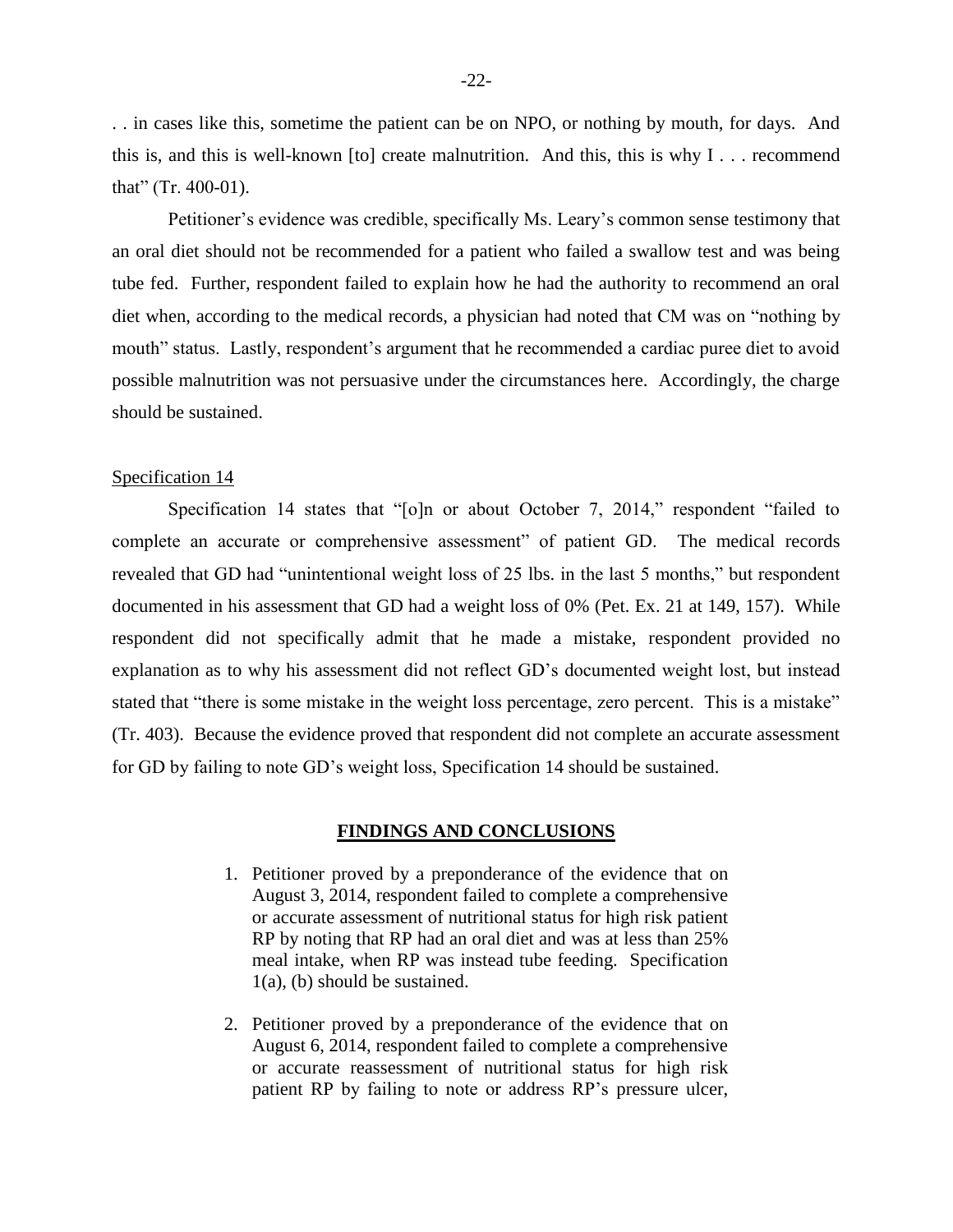and by noting that RP was able to chew and was at less than 40% meal intake, when RP was instead tube feeding. Specification 2(a)-(d) should be sustained.

- 3. Specification 3(a) should be sustained because petitioner proved by a preponderance of the evidence that on August 8, 2014, respondent failed to complete a comprehensive or accurate reassessment of nutritional status for patient JH by failing to note or address JH's significant weight change.
- 4. Specification 3(b) and (c) should be dismissed because petitioner did not establish that respondent failed to make appropriate recommendations to address JH's pressure ulcer and "nothing by mouth" feeding status.
- 5. Petitioner proved by a preponderance of the evidence that respondent failed to complete a timely reassessment of nutritional status for a high risk patient by completing the reassessment on August 11, 2014, when it was instead due on August 9, 2014. Specification 4 should be sustained.
- 6. Petitioner proved by a preponderance of the evidence that on August 14, 2014, respondent failed to complete a comprehensive or accurate reassessment of nutritional status for high risk patient RP by failing to note or address RP's significant weight change. Specification 5 should be sustained.
- 7. Petitioner proved by a preponderance of the evidence that on August 12, 2014, respondent failed to complete a comprehensive or accurate assessment of nutritional status for patient EW by failing to note or address EW's pressure ulcer and failing to perform a malnutrition assessment. Specification 6(a)-(c) should be sustained.
- 8. Petitioner proved by a preponderance of the evidence that on September 2, 2014, respondent failed to complete a comprehensive or accurate assessment of nutritional status for patient JB by failing to note or address wound healing for JB's pressure ulcer, and failing to perform a malnutrition assessment. Specification 7(a), (b) should be sustained.
- 9. Petitioner proved by a preponderance of the evidence that on November 20, 2014, respondent failed to complete a comprehensive or accurate assessment of nutritional status for patient WJ by recommending a tube feeding formula that provided for less than half of WJ's caloric needs and failing to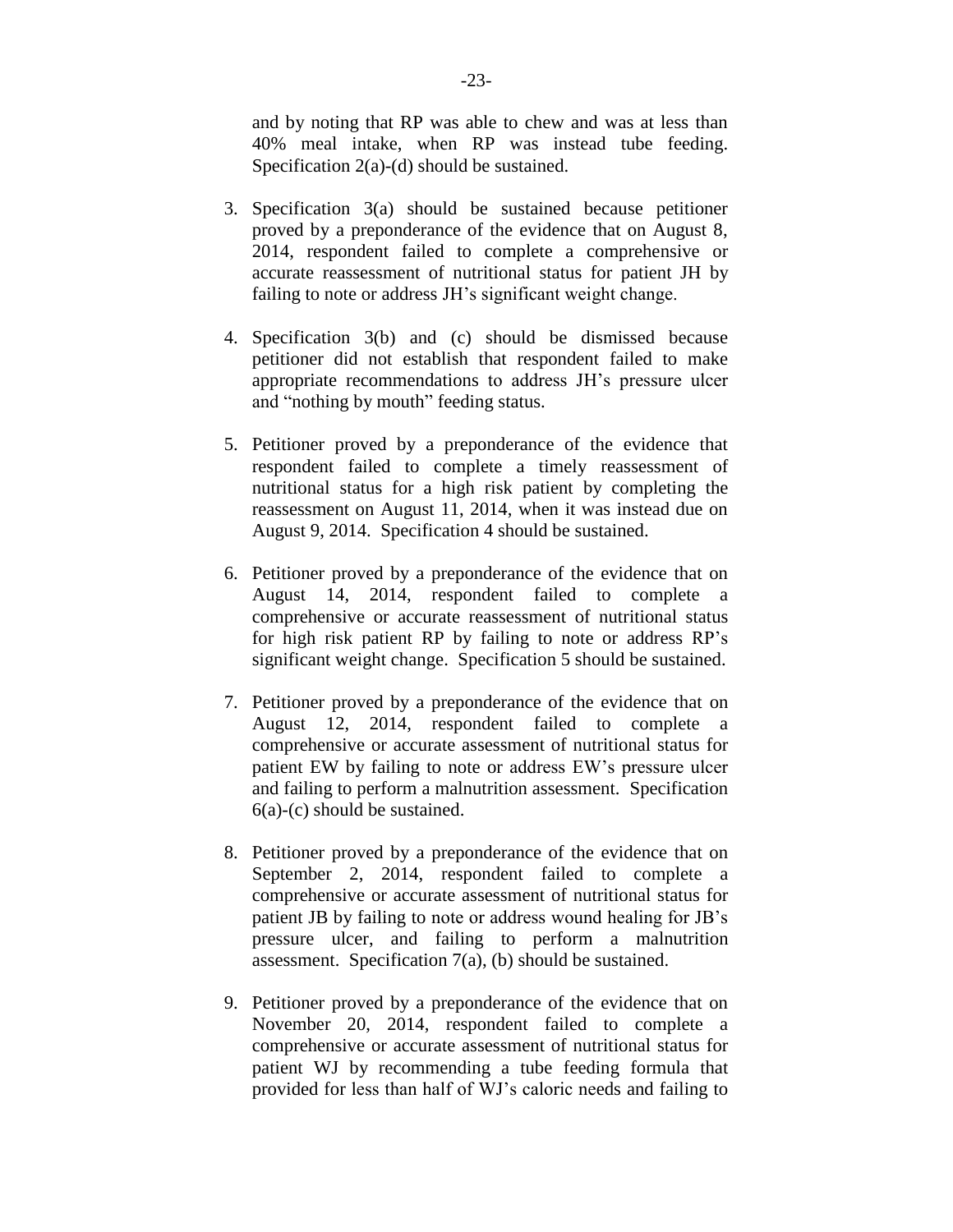address WJ's malnutrition and failure to thrive. Specification 8(a), (b) should be sustained.

- 10. Petitioner proved by a preponderance of the evidence that on November 23, 2014, respondent failed to complete a comprehensive or accurate assessment of nutritional status for patient LM by noting that LM was not being adequately fed, but recommending for LM's feeding rate to remain the same. Specification 9 should be sustained.
- 11. Petitioner proved by a preponderance of the evidence that on December 8, 2014, respondent jeopardized high risk patient AD's safety and failed to complete a comprehensive or accurate assessment by recommending excessive amounts of calories and protein, failing to note or address AD's acute kidney injury, inaccurately noting that AD was obese, repeatedly recommending a cardiac diet while also noting that AD was on "nothing by mouth" status, and repeatedly noting that AD was sedated but then noting that AD verbalized understanding of the prescribed diet. Specification  $11(a)-(f)$ should be sustained.
- 12. Specification 11(h) should be dismissed because petitioner did not establish that AD was not on "nothing by mouth" status.
- 13. Petitioner proved by a preponderance of the evidence that on January 12, 2015, respondent failed to complete a comprehensive or accurate reassessment for high risk patient CA by failing to note or address CA's surgical wounds and significant weight change. Also, on January 15, 2015, respondent inaccurately noted that CA was able to chew, swallow and had a diet tolerance between 40-59% of meal intake. Lastly, respondent prescribed CA a regular diet when CA was on a ventilator and intubated. Specification 12(a), (b), (d)-(g) should be sustained.
- 14. Specification 12(c) and (h) should be dismissed because petitioner did not establish that respondent failed to note or address CA's possible dehydration or that he improperly recommended for CA additional nutrition and intervention.
- 15. Petitioner proved by a preponderance of the evidence that on January 15, 2015, respondent failed to complete a comprehensive or accurate assessment for patient CM by recommending an oral diet when CM had failed a swallow test, noting that CM was able to swallow while also noting that CM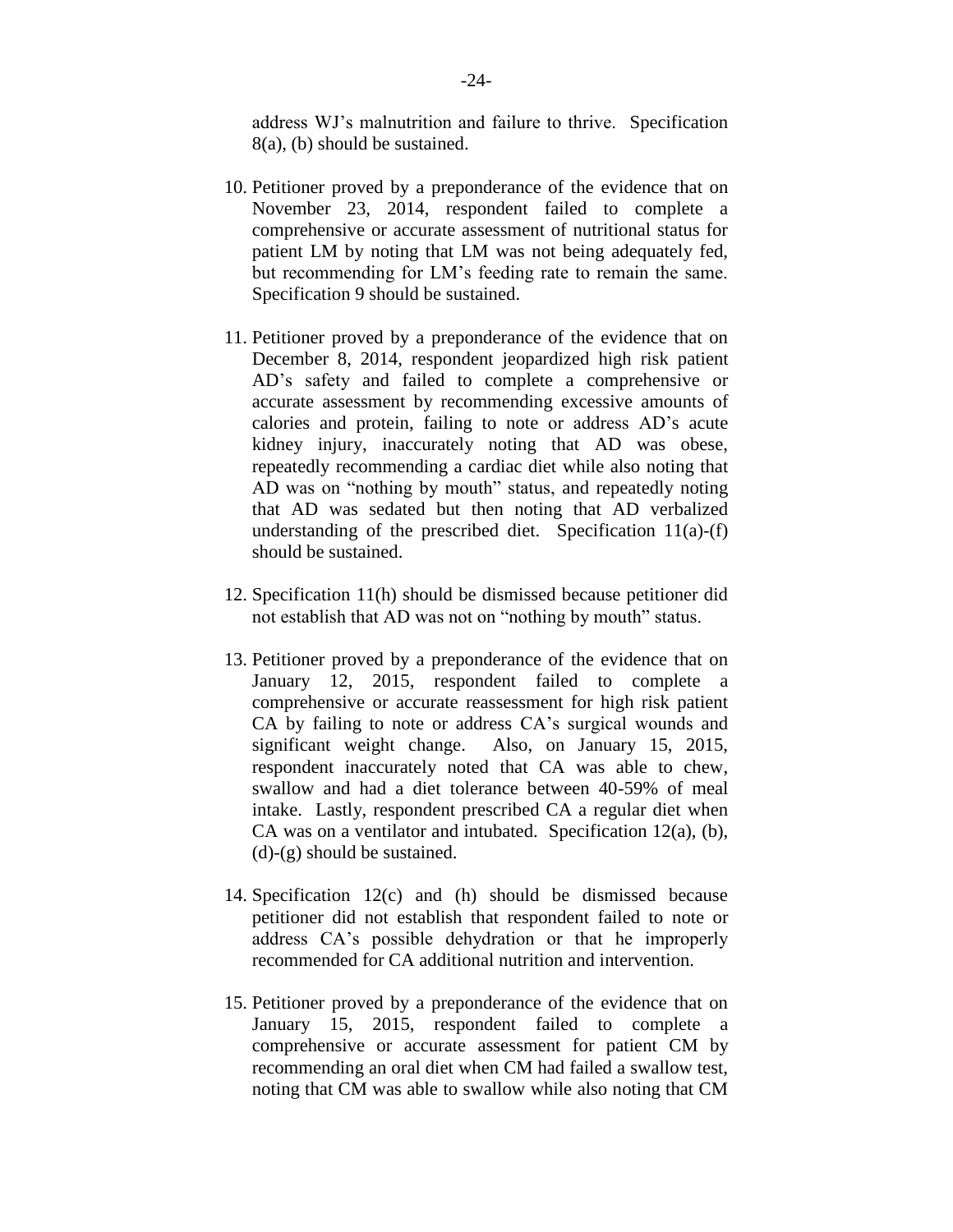had difficulty swallowing, and noting that CM had a meal intake between 25-50% and recommending a puree diet when instead CM was on "nothing by mouth" status. Specification  $13(a)$ , (b), (e), (f) should be sustained.

- 16. Petitioner proved by a preponderance of the evidence that on October 7, 2014, respondent failed to complete an accurate or comprehensive assessment for patient GD by failing to note GD's weight loss. Specification 14 should be sustained.
- 17. Petitioner proved by a preponderance of the evidence that on November 8, 2014, respondent failed to complete an accurate or comprehensive assessment for patient MM by performing calculations as if MM was of normal weight, when MM was obese and required a recommendation that would have promoted weight loss. Specification 15 should be sustained.
- 18. Petitioner proved by a preponderance of the evidence that on November 13, 2014, respondent failed to perform a comprehensive assessment for patient DB. Specification 16 should be sustained.

#### **RECOMMENDATION**

Upon making the above findings and conclusions, I requested and reviewed a copy of respondent's personnel file in order to make an appropriate penalty recommendation. Respondent has worked for Harlem Hospital Center since October 9, 2001. In 2014, respondent served a 15-day suspension for misconduct. He was rated "satisfactory" on his performance evaluation for the period of October 9, 2011 to October 8, 2012, but was rated as "needs improvement" on his performance evaluations for the periods of October 9, 2012 to October 8, 2013; October 9, 2013 to January 9, 2014; January 10, 2014 to April 9, 2014; April 9, 2014 to July 8, 2014; and July 9, 2014 to October 8, 2014. Respondent was rated as "unsatisfactory" on his performance evaluation for the period of October 9, 2014 to January 8, 2015.

Here, the evidence established that respondent was consistently unable to perform his fundamental responsibilities as a clinical dietician, namely accurately assessing the nutritional status of patients and providing appropriate dietary recommendations. From August of 2014 to January of 2015, respondent failed to perform accurate or timely assessments for at least 12 patients. Despite petitioner repeatedly advising respondent that his job performance was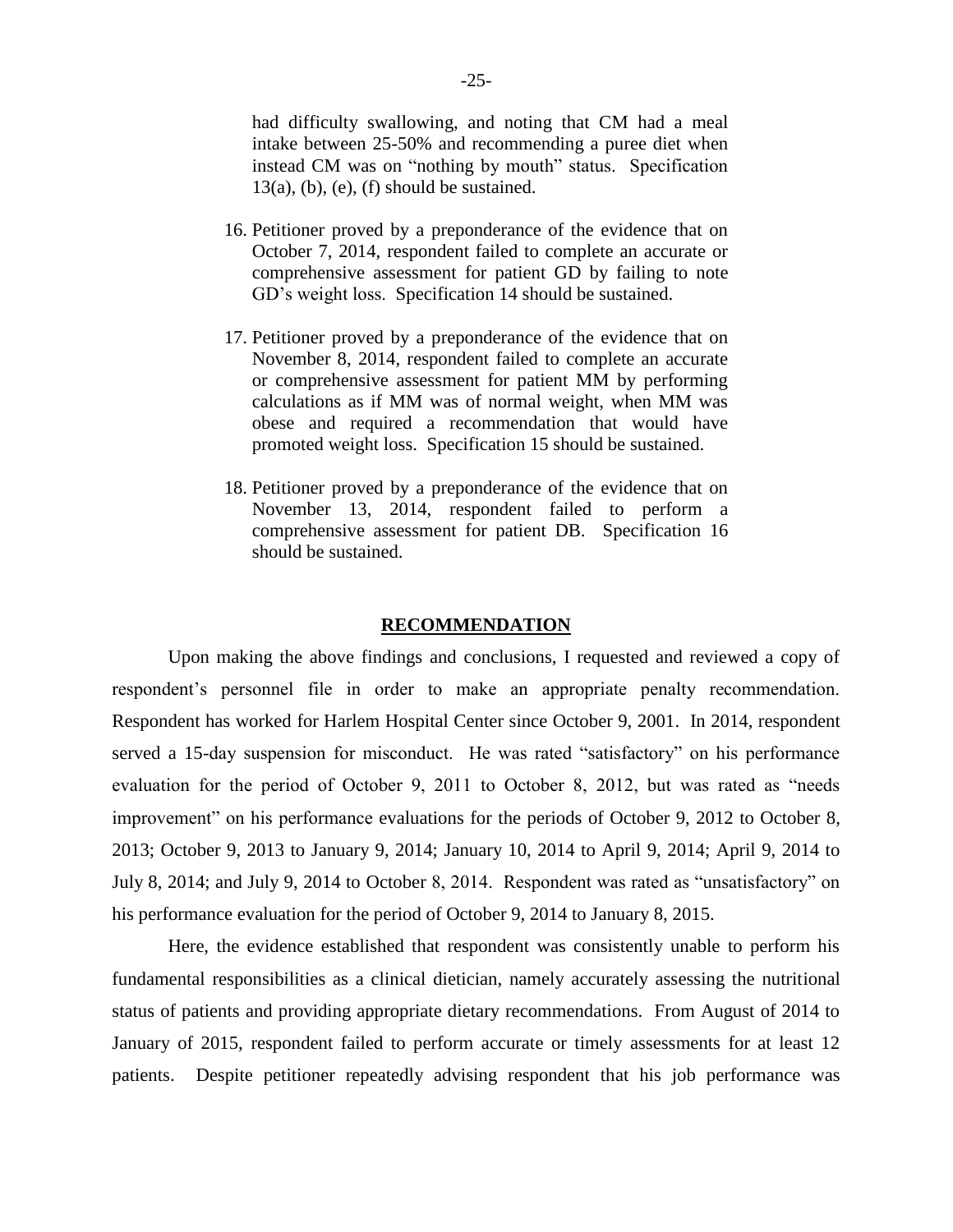deficient and providing him with relevant training, respondent was unable to improve his job performance and to adequately assess patients.

Instead, respondent's misconduct and/or incompetence threatened patient safety. Termination of employment is appropriate where respondent's misconduct and/or incompetence endangered the health and safety of others. *See Health & Hospitals Corp. (Elmhurst Hospital Ctr.) v. Yao*, OATH Index No. 473/11 (Dec. 29, 2010) (termination recommended for dietician with no prior disciplinary history for falsifying a patient's record, which could jeopardize patient welfare); *Health & Hospitals Corp. (Metropolitan Hospital Ctr.) v. Ahmed*, OATH Index No. 567/05 (Jan. 7, 2005) (termination of employment recommended for assistant chemist who deleted test results, refused to follow laboratory procedures, and verbally abused supervisors); *Health & Hospitals Corp. (North Central Bronx) v. Doxen*, OATH Index No. 1577/01 at 18 (May 4, 2001) (termination of employment reflects "the seriousness of the offenses, the risks of harm to patients and the Corporation's obligation to protect patients from staff who fail to exercise proper standards of care").

Respondent himself acknowledged the significance of his responsibilities and the potential for serious consequences, including patient death, if a dietician provides an improper recommendation (Tr. 355-56, 371, 393-94). Nevertheless, respondent committed egregious errors by, for example, repeatedly recommending oral diets for patients who were on "nothing by mouth" status, recommending a tube feeding formula with insufficient calories for a patient who was severely malnourished, and repeatedly failing to note or address alarming weight change for three different patients.

Petitioner requested a penalty of termination of respondent's employment. Petitioner has a compelling interest in ensuring that its patients are provided with competent care. The proven charges all demonstrate that respondent is unwilling or unable to meet the basic duties of his job and comply with the hospital's Nutrition Screening Assessment and Reassessment Policy. Because respondent poses an unacceptable risk to petitioner and its patients, the only appropriate penalty is termination of his employment, and I so recommend.

> Noel R. Garcia Administrative Law Judge

May 30, 2017